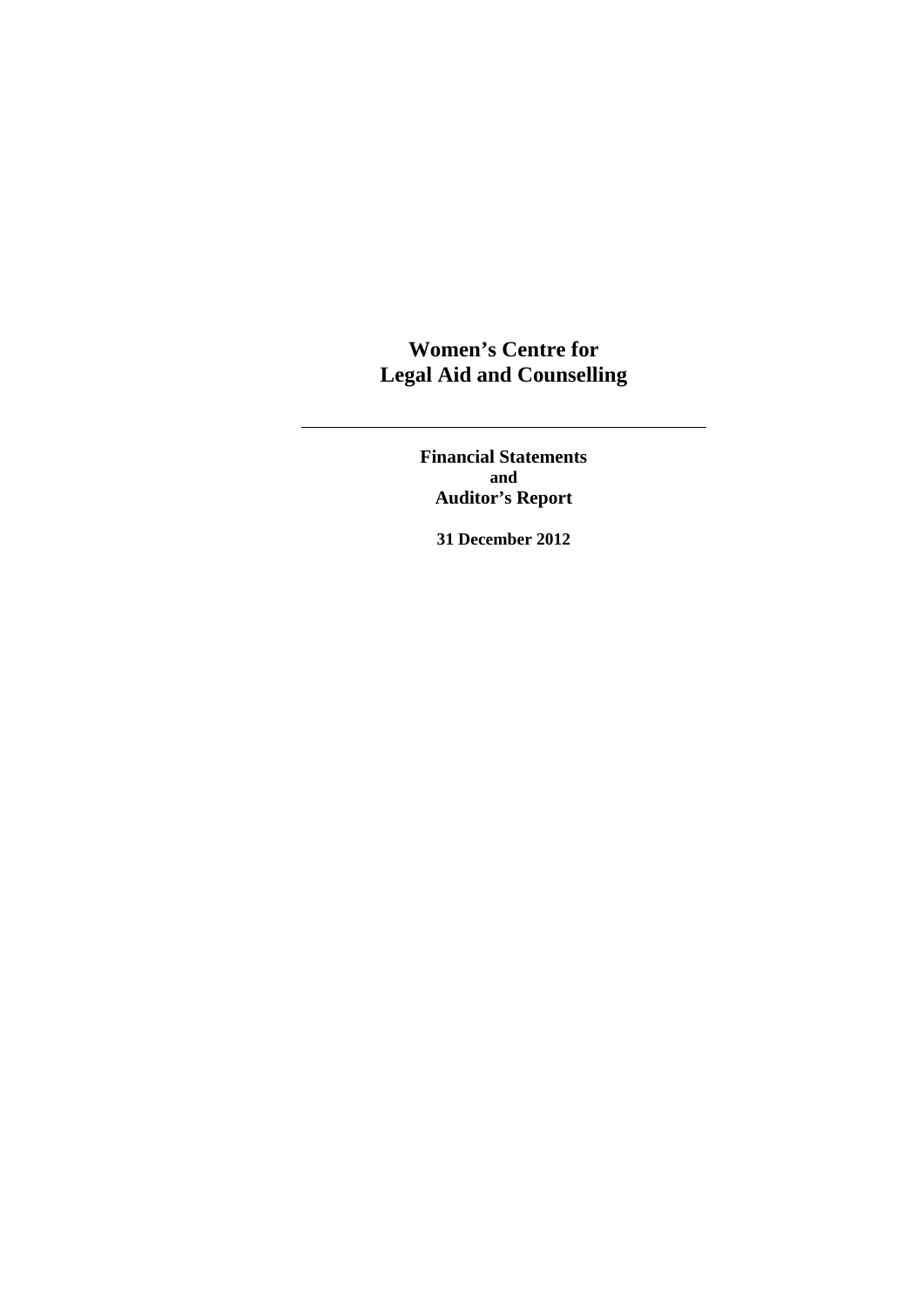## **Table of Contents**

**Page** 

| Auditor's Report                         | $1 - 2$  |
|------------------------------------------|----------|
| <b>Statement of Financial Position</b>   | 3        |
| <b>Statement of Activities</b>           | 4        |
| <b>Statement of Change in Net Assets</b> | 5        |
| <b>Statement of Cash Flows</b>           | 6        |
| <b>Statement of Functional Expenses</b>  | $7 - 8$  |
| <b>Notes To Financial Statements</b>     | $9 - 16$ |
|                                          |          |

### **Supplementary Information – Actual Expenses Versus Budget**

| <b>Total Expenditures: Core and Special Projects</b> |     |
|------------------------------------------------------|-----|
| Capacity Building Unit                               | 18. |
| <b>Research and Documentation Unit</b>               | 19  |
| Service Unit                                         | 20  |
| Administration and General Unit                      | 21  |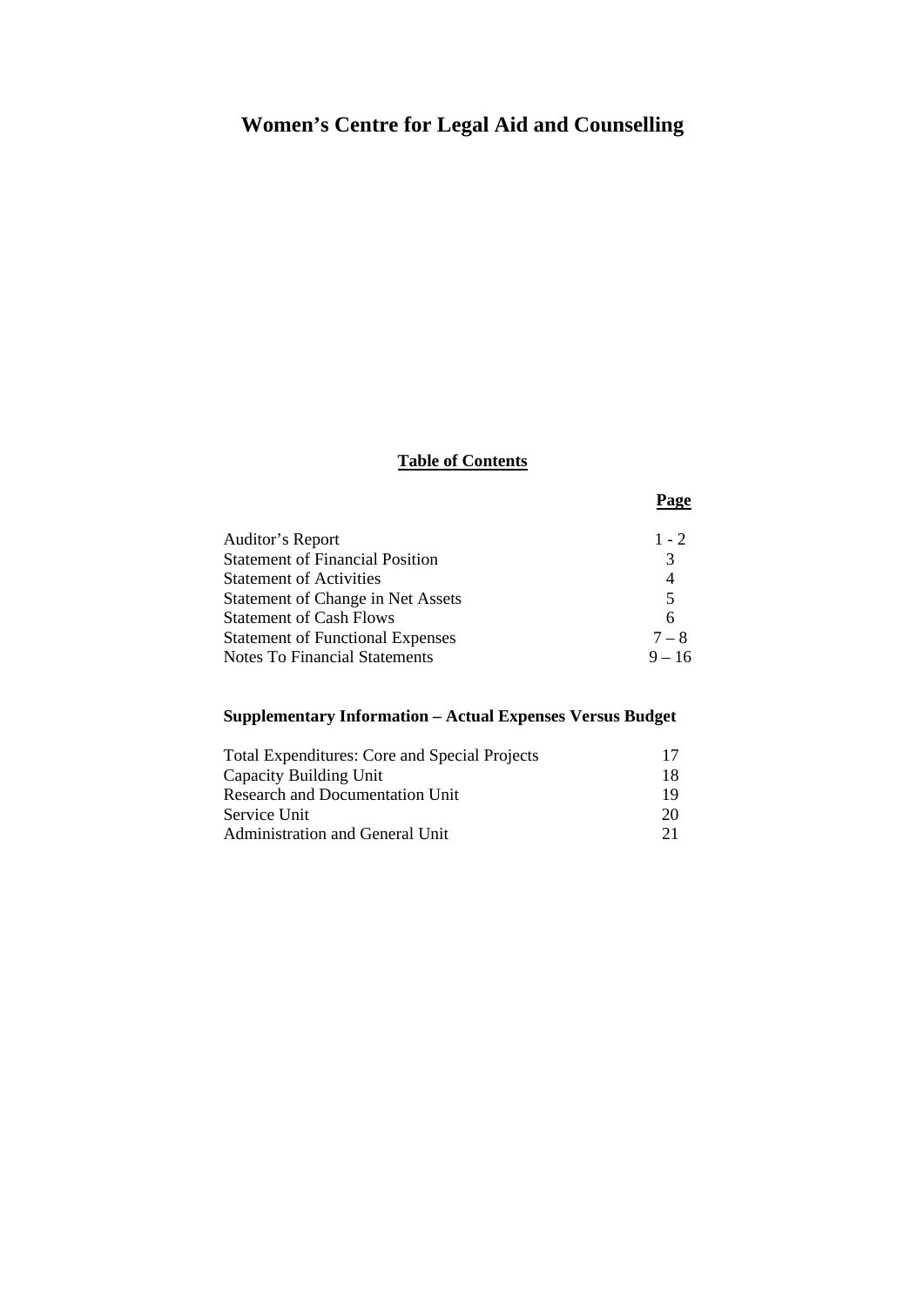

Deloitte & Touche (M.E.) / Saba & Co. Al Mashreg Insurance Building Al-Nahda Area, Al Masyoun P.O. Box 447 Ramallah, Palestine

 $\overline{1}$ 

Tel: +970 (0) 2 295 4714 Fax: +970 (0) 2 298 4703 www.deloitte.com

#### **INDEPENDENT AUDITOR'S REPORT**

To the General Assembly Women's Centre for Legal Aid and Counselling

We have audited the accompanying financial statements of the Women's Centre for Legal Aid and Counselling (Not for Profit Institute), which comprise of the statement of financial position as of December 31, 2012, the statement of activities and change in net assets, statement of functional expenses, and cash flows statement for the year then ended, and a summary of significant accounting policies and other explanatory notes.

#### Management's responsibility for the financial statements

Management is responsible for the preparation and fair presentation of these financial statements in accordance with International Financial Reporting Standards and the United States of America Statements on Financial Accounting Standards No. 116, and 117 applicable to not for profit organizations, and for such internal control as management determines is necessary to enable the preparation of financial statements that are free from material misstatement, whether due to fraud or error.

#### Auditor's responsibility

Our responsibility is to express an opinion on these financial statements based on our audit. We conducted our audit in accordance with International Standards on Auditing. Those standards require that we comply with ethical requirements and plan and perform the audit to obtain reasonable assurance whether the financial statements are free from material misstatement.

An audit involves performing procedures to obtain audit evidence about the amounts and disclosures in the financial statements. The procedures selected depend on the auditor's judgment, including the assessment of the risks of material misstatement of the financial statements, whether due to fraud or error. In making those risk assessments, the auditor considers internal control relevant to the centre's preparation and fair presentation of the financial statements in order to design audit procedures that are appropriate in the circumstances, but not for the purpose of expressing an opinion on the effectiveness of the centre's internal control. An audit also includes evaluating the appropriateness of accounting policies used and the reasonableness of accounting estimates made by management, as well as evaluating the overall presentation of the financial statements.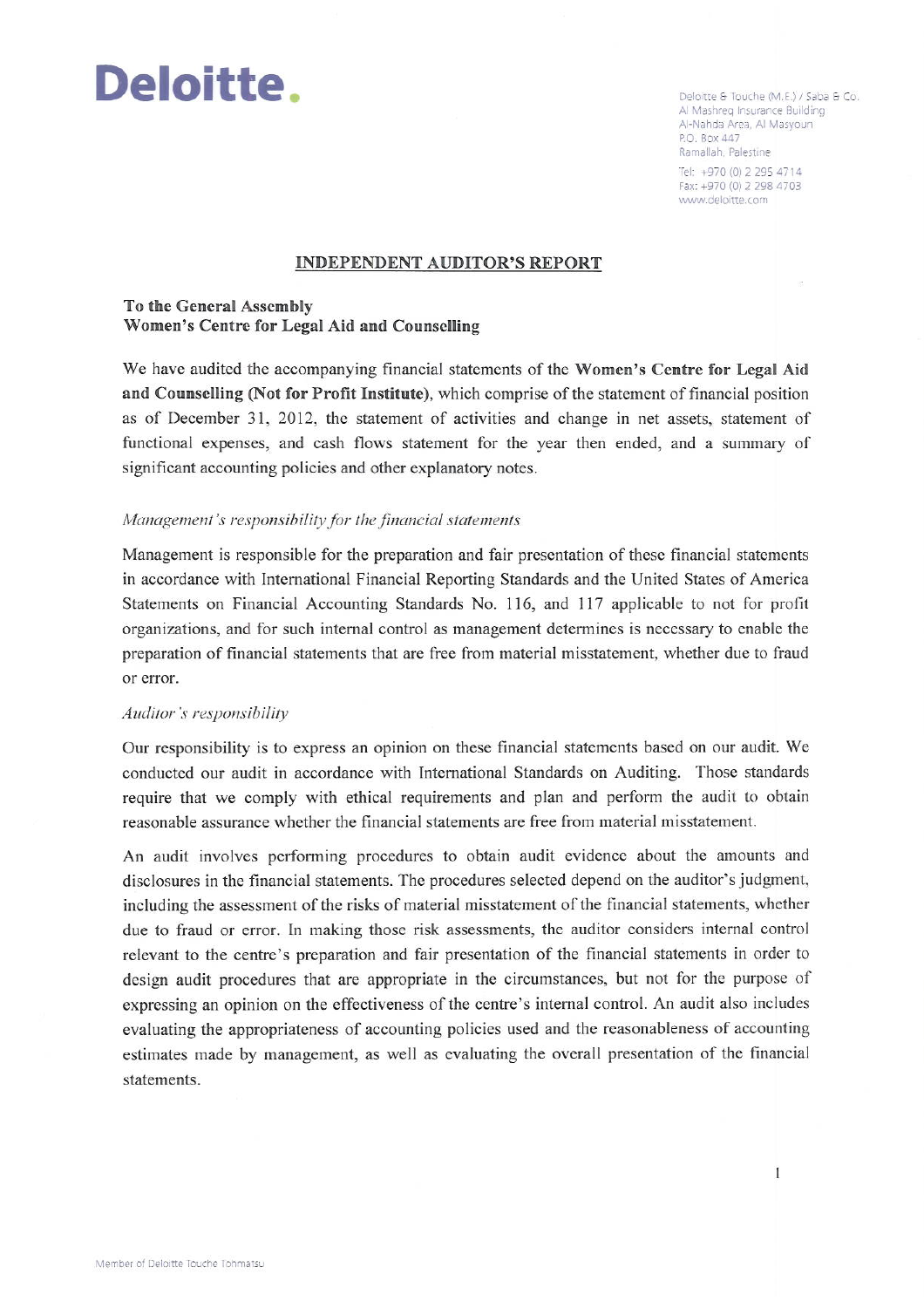# Deloitte.

We believe that the audit evidence we have obtained is sufficient and appropriate to provide a basis for our audit opinion.

#### Opinion

In our opinion, the financial statements give a true and fair view of the financial position of Women's Centre for Legal Aid and Councelling (Not for Profit Institute) as of December 31, 2012, its financial performance and its cash flows for the year then ended in accordance with International Financial Reporting Standards and the United States of America Statements on Financial Accounting Standards No. 116 and 117 applicable to not for profit organizations.

T  $Sabe$   $6.$ 

Deloitte & Touche (M.E.) \ Saba & Co.

Ramallah March 25, 2013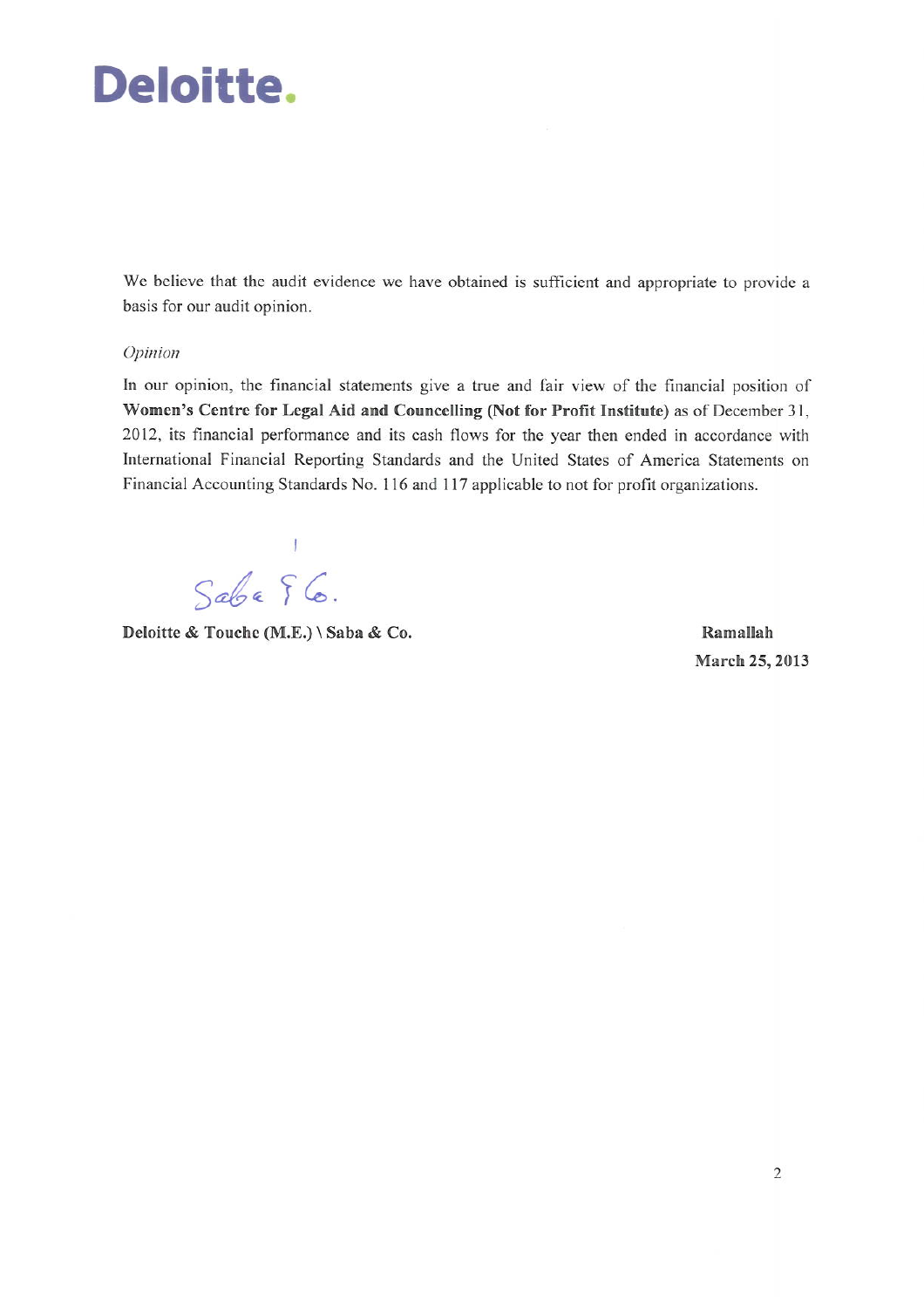#### **Statement - A**

### **Women's Centre for Legal Aid and Counselling**

#### **Statement of Financial Position**

### **As of 31 December 2012**

|                                                   |             | 2012       | 2011       |
|---------------------------------------------------|-------------|------------|------------|
|                                                   | <b>Note</b> | <b>USD</b> | <b>USD</b> |
| Assets                                            |             |            |            |
| Cash on Hand and at Banks                         | 3           | 611,188    | 332,208    |
| Deposits with Banks Restricted for Staff Benefits | 3           | 1,022,397  | 848,812    |
| <b>Pledges Receivables</b>                        | 4           | 108,979    | 209,044    |
| <b>Accounts Receivable</b>                        | 5           | 21,631     | 75,888     |
| <b>Prepaid Expenses</b>                           |             | 26,985     | 22,873     |
| Property, Plant and Equipment - net               |             |            |            |
| of Accumulated Depreciation                       | 6           | 671,995    | 708,998    |
| <b>Total Assets</b>                               |             | 2,463,175  | 2,197,823  |
| <b>Liabilities and Net Assets</b>                 |             |            |            |
| Liabilities:                                      |             |            |            |
| Payables and Accruals                             | 7           | 178,066    | 231,634    |
| <b>Deferred Grants</b>                            | 8           | 195,230    | 143,092    |
| Loan Payable                                      | 9           | 103,703    | 135,717    |
| <b>Reserves for Staff Benefits</b>                | 10          | 997,447    | 885,029    |
| <b>Total Liabilities</b>                          |             | 1,474,446  | 1,395,472  |
| <b>Net Assets:</b>                                |             |            |            |
| Unrestricted (Deficit)                            |             | 91,756     | (7,533)    |
| Investment in Property, Plant and Equipment       |             | 671,995    | 708,998    |
| <b>Temporarily Restricted</b>                     | 14          | 224,978    | 100,886    |
| Total Net Assets (Statement -C)                   |             | 988,729    | 802,351    |
| <b>Total Liabilities and Net Assets</b>           |             | 2,463,175  | 2,197,823  |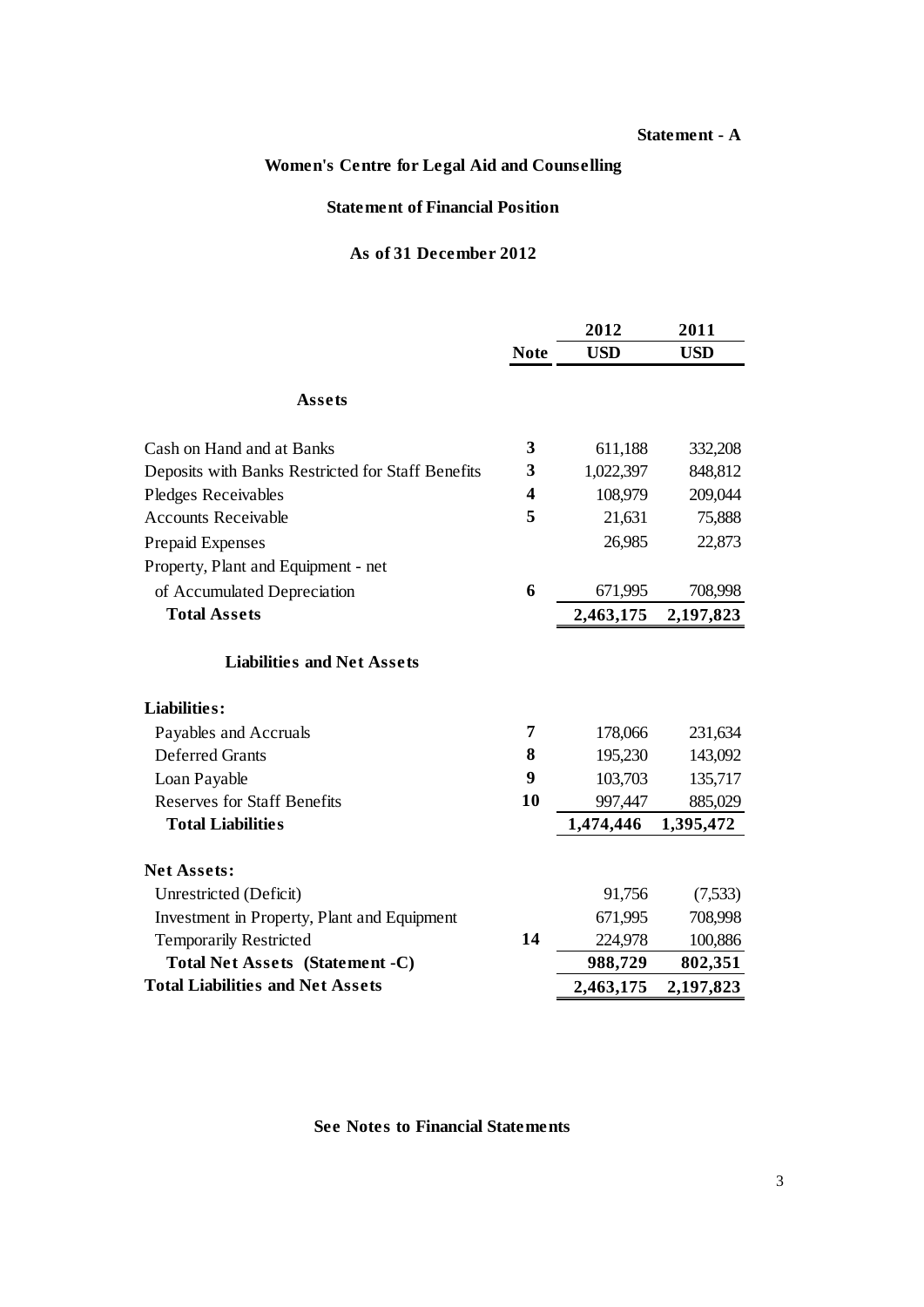#### **Statement - B**

### **Women's Centre for Legal Aid and Counselling**

#### **Statement of Activities**

#### **Year Ended 31 December 2012**

|                                                        |             |                     | <b>Temporary</b>  | <b>Total</b> |            |  |
|--------------------------------------------------------|-------------|---------------------|-------------------|--------------|------------|--|
|                                                        |             | <b>Unrestricted</b> | <b>Restricted</b> | 2012         | 2011       |  |
|                                                        | <b>Note</b> | <b>USD</b>          | <b>USD</b>        | <b>USD</b>   | <b>USD</b> |  |
| <b>Operating Revenues:</b>                             |             |                     |                   |              |            |  |
| Grants                                                 | 14          |                     | 1,947,369         | 1,947,369    | 2,112,862  |  |
| Grants portion to cover general overhead               |             | 19,719              |                   | 19,719       | 39,142     |  |
| Other Revenues                                         | 11          | 47,842              |                   | 47,842       | 77,358     |  |
| <b>Total Operating Revenues</b>                        |             | 67,561              | 1,947,369         | 2,014,930    | 2,229,362  |  |
| Net Assets Released from restrictions                  | 14          | 1,823,277           | (1,823,277)       |              |            |  |
|                                                        |             | 1,890,838           | 124,092           | 2,014,930    | 2,229,362  |  |
| <b>Program Expenses:</b>                               |             |                     |                   |              |            |  |
| Capacity Building                                      |             | 299,892             |                   | 299,892      | 160,987    |  |
| <b>Research and Documentation</b>                      |             | 265,685             |                   | 265,685      | 340,519    |  |
| Services                                               |             | 487,167             |                   | 487,167      | 536,048    |  |
| Administration and General                             |             | 406,022             |                   | 406,022      | 407,271    |  |
| <b>Total Core Expenses (Statement-E)</b>               |             | 1,458,766           |                   | 1,458,766    | 1,444,825  |  |
| Special Projects (Statement-E)                         |             | 343,593             |                   | 343,593      | 636,403    |  |
| Depreciation                                           |             | 46,109              |                   | 46,109       | 55,677     |  |
|                                                        |             | 1,848,468           |                   | 1,848,468    | 2,136,905  |  |
| Loss (Gain) on Currency Fluctuations                   |             | (19.916)            |                   | (19,916)     | (8,569)    |  |
| <b>Total Expenses</b>                                  |             | 1,828,552           | ٠                 | 1,828,552    | 2,128,336  |  |
| Increase in Net Assets During the Year (Statement - C) |             | 62,286              | 124,092           | 186,378      | 101,026    |  |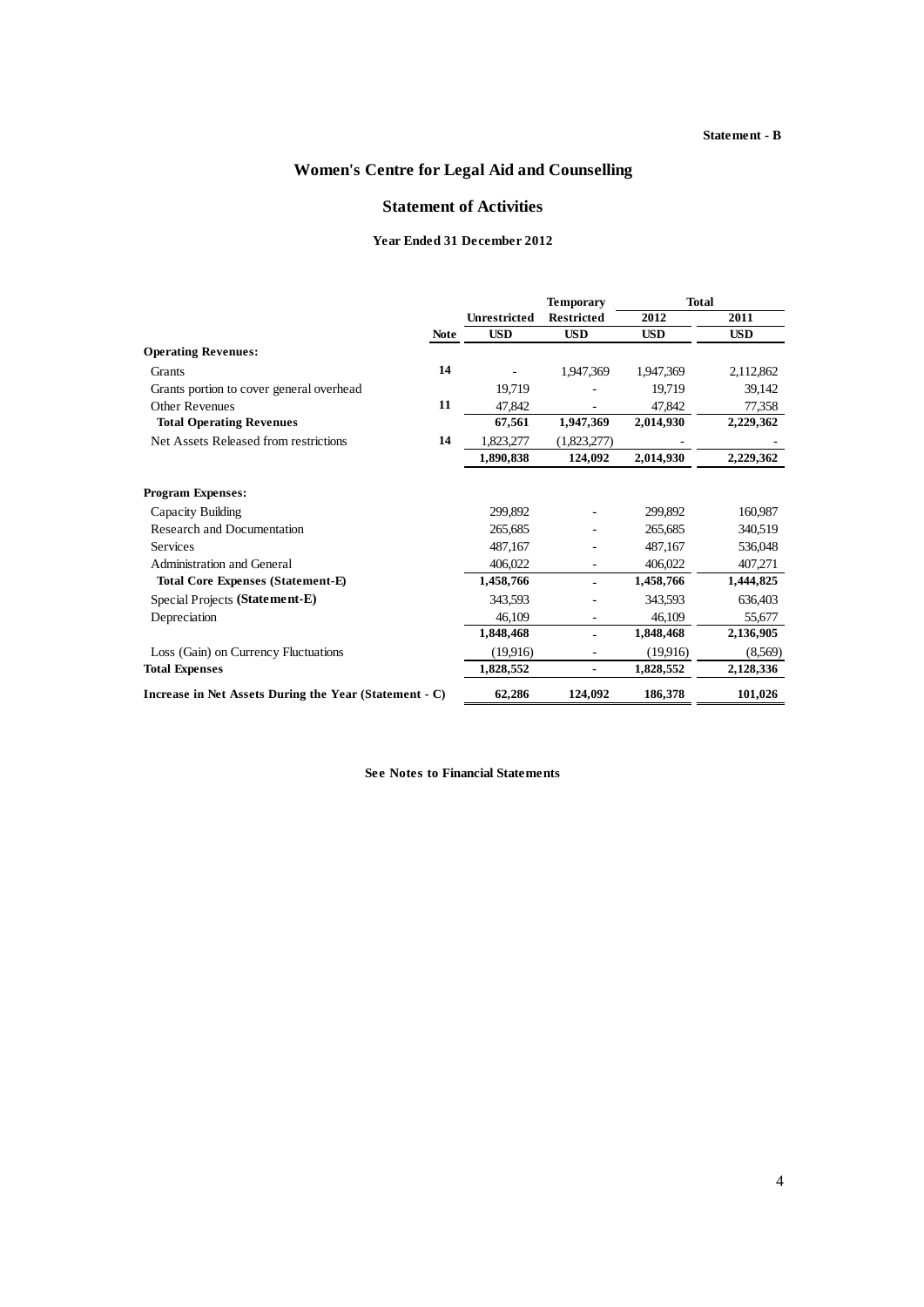#### **Statement - C**

### **Women's Centre for Legal Aid and Counselling**

#### **Statement of Change in Net Assets**

#### **Year Ended 31 December 2012**

|                                                 |              | <b>Investment</b> |                   |            |
|-------------------------------------------------|--------------|-------------------|-------------------|------------|
|                                                 |              | in Property,      |                   |            |
|                                                 |              | Plant             |                   |            |
|                                                 |              | &                 | <b>Temporary</b>  |            |
|                                                 | Unrestricted | Equipment         | <b>Restricted</b> | Total      |
|                                                 | <b>USD</b>   | <b>USD</b>        | <b>USD</b>        | <b>USD</b> |
| Net Assets at January 1, 2012                   | (7,533)      | 708,998           | 100,886           | 802,351    |
| Excess (Deficit) for the Year (Statement - B)   | 62,286       |                   | 124,092           | 186,378    |
| Procurement of Property, net of sales           | (9,106)      | 9,106             |                   |            |
| Depreciation Expense                            | 46,109       | (46,109)          |                   |            |
| Net Assets at December 31, 2012 (Statement - A) | 91,756       | 671,995           | 224,978           | 988,729    |
|                                                 |              |                   |                   |            |
| Net Assets at January 1, 2011                   | (163, 106)   | 746,085           | 87,842            | 670,821    |
| Excess (Deficit) for the Year (Statement - B)   | 87,982       |                   | 13,044            | 101,026    |
| Procurement of Property                         | (18,590)     | 18,590            |                   |            |
| Releases from grants refundable to donor        | 30,504       |                   |                   | 30,504     |
| Depreciation Expense                            | 55,677       | (55,677)          |                   |            |
| Net Assets at December 31, 2011 (Statement - A) | (7,533)      | 708,998           | 100,886           | 802,351    |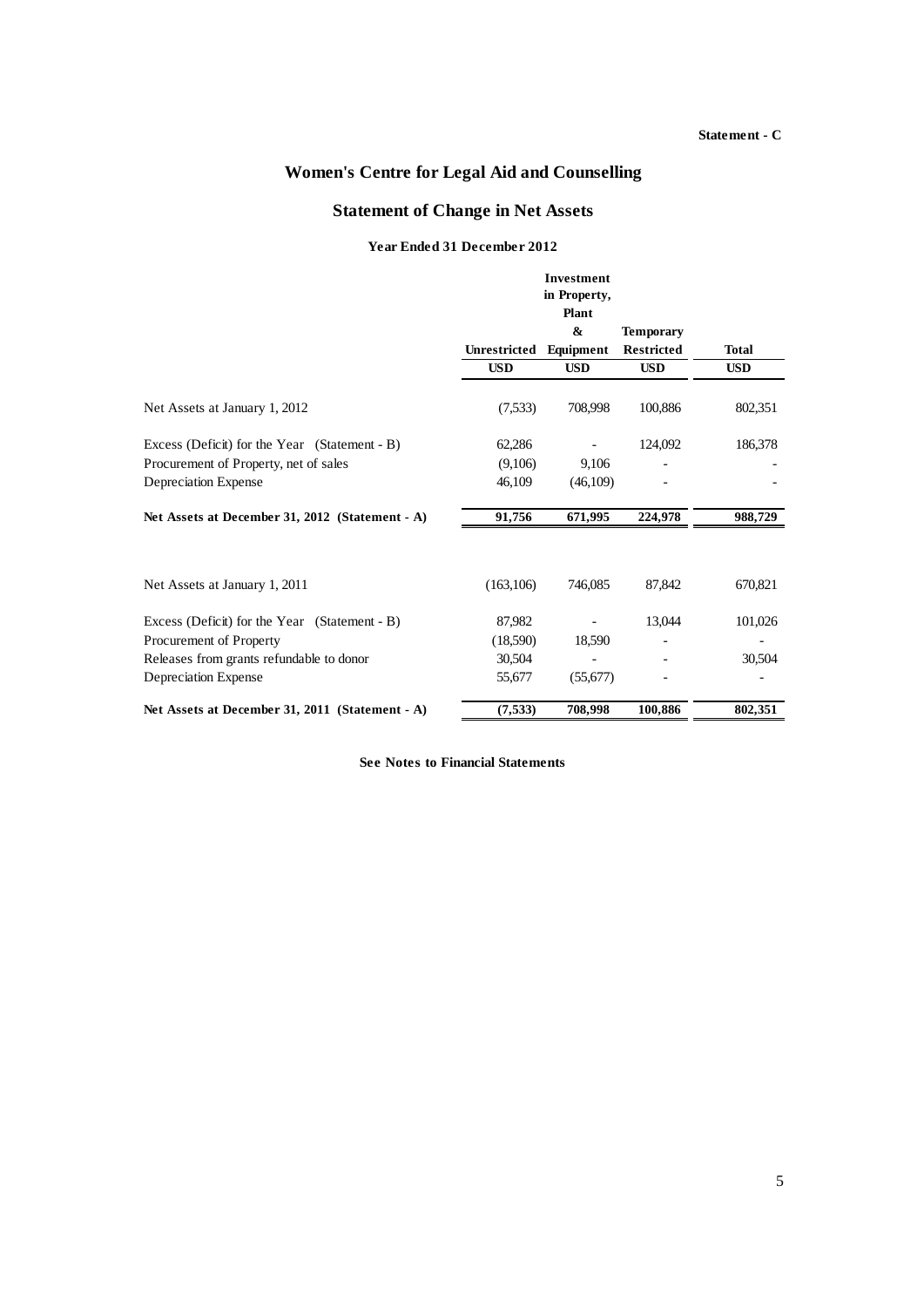## **Statement of Cash Flows**

### **Year Ended 31 December 2012**

|                                                                | 2012        | 2011        |
|----------------------------------------------------------------|-------------|-------------|
|                                                                | <b>USD</b>  | <b>USD</b>  |
| <b>Cash Flows from Operating activities:</b>                   |             |             |
| <b>Cash Received from Donors</b>                               | 2,067,153   | 1,968,013   |
| <b>Other Revenues</b>                                          | 47,842      | 77,358      |
| Cash Paid to Suppliers and Employees                           | (1,621,310) | (1,988,269) |
|                                                                | 493,685     | 57,102      |
| <b>Cash Flows from Investing Activities:</b>                   |             |             |
| Procurement of Property                                        | (20,918)    | (18,590)    |
| Disposal of Vehicle                                            | 11,812      |             |
|                                                                | (9,106)     | (18, 590)   |
| <b>Cash Flows from Financing Activities:</b>                   |             |             |
| Settlement of Loan Payable                                     | (32,014)    | (29, 422)   |
| <b>Cash Flows Used in Financing Activities</b>                 | (32, 014)   | (29, 422)   |
|                                                                |             |             |
| Increase (Decrease) in Cash and Banks During the Year          | 452,565     | 9,090       |
| Cash on Hand and at Banks at Beginning of Year                 | 1,181,020   | 1,171,930   |
| Cash on Hand and at Banks at End of Year                       | 1,633,585   | 1,181,020   |
| <b>Adjustments to Reconcile Change in Net Assets</b>           |             |             |
| to Net Cash Provided by Operating Activities:                  |             |             |
| Change in Net Assets                                           | 186,378     | 131,530     |
| Depreciation                                                   | 46,109      | 55,677      |
| Provision for Severance Pay and Provident Fund, Net of Payment | 112,418     | 27,347      |
| Decrease (Increase) in Accounts and Pledges Receivables        | 154,322     | (235,773)   |
| Increase (Decrease) in Deferred Grants                         | 52,138      | 130,143     |
| Increase (Decrease) in Grants Refundable to Donors             |             | (215,009)   |
| Increase (Decrease) in Payables and Accruals                   | (53,568)    | 166,935     |
| Decrease (Increase) in Prepaid Expenses                        | (4,112)     | (3,748)     |
| <b>Cash Provided by Operating Activities</b>                   | 493,685     | 57,102      |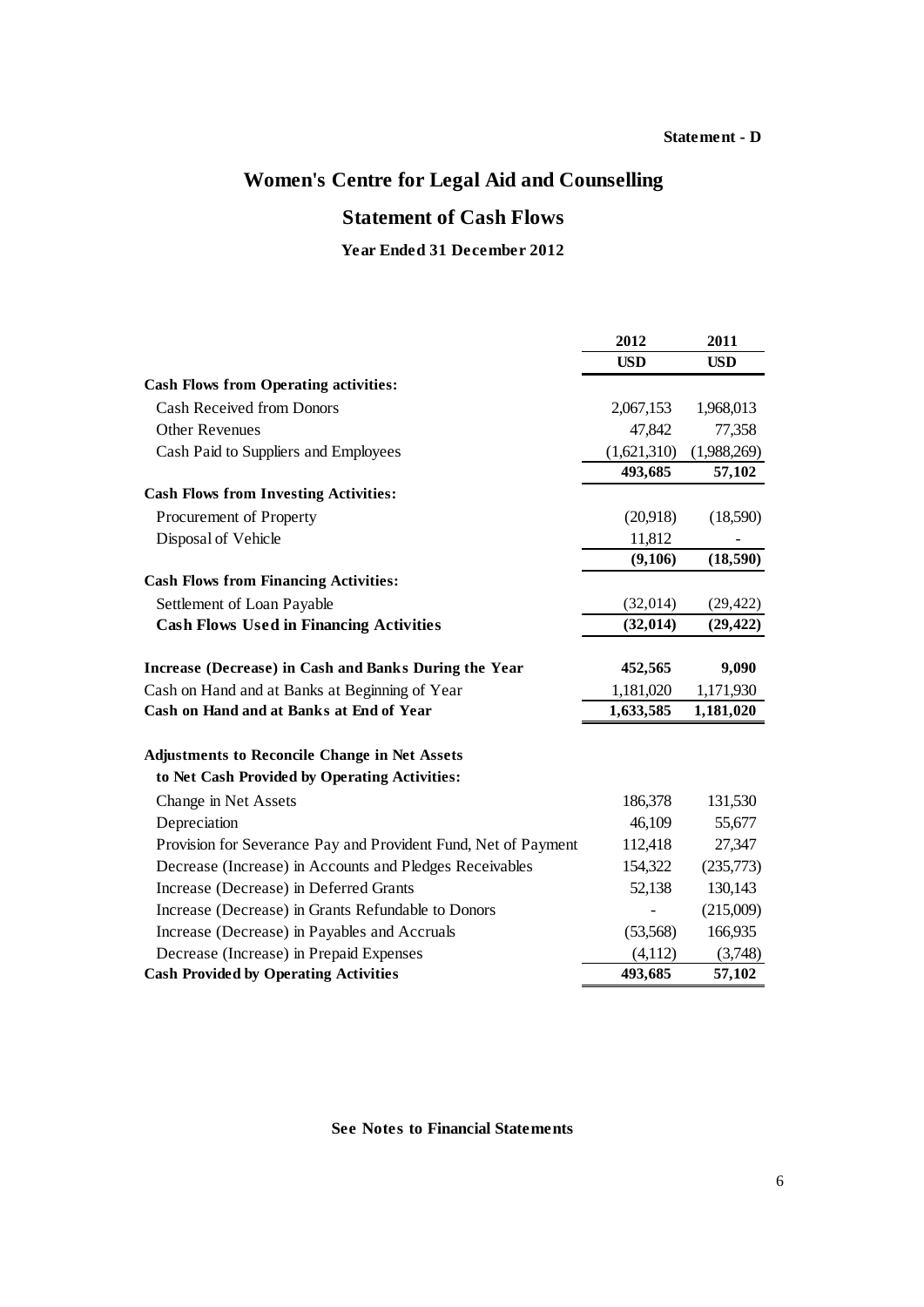#### **Statement - E**

# **Women's Centre for Legal Aid and Counselling**

#### **Statement of Functional Expenses Year Ended 31 December 2012**

|                                           |                 | <b>Research</b> |                 | <b>Administration</b> |              |                 |              |
|-------------------------------------------|-----------------|-----------------|-----------------|-----------------------|--------------|-----------------|--------------|
|                                           | Capacity        | and             |                 | and                   |              | <b>Special</b>  | <b>Total</b> |
|                                           | <b>Building</b> | Documentation   | <b>Services</b> | General               | <b>Total</b> | <b>Projects</b> | 2012         |
|                                           | <b>USD</b>      | <b>USD</b>      | <b>USD</b>      | <b>USD</b>            | <b>USD</b>   | <b>USD</b>      | <b>USD</b>   |
| <b>Salaries and Related Expenses:</b>     |                 |                 |                 |                       |              |                 |              |
| <b>Salaries</b>                           | 144,036         | 138,104         | 285,791         | 236,204               | 804,135      | 235,965         | 1,040,100    |
| Salary Related Expenses *                 | 39,412          | 35,079          | 78,161          | 57,098                | 209,750      | 9,197           | 218,947      |
| <b>Salaries and Related Expenses:</b>     | 183,448         | 173,183         | 363,952         | 293,302               | 1,013,885    | 245,162         | 1,259,047    |
| <b>Occupancy Costs:</b>                   |                 |                 |                 |                       |              |                 |              |
| Rent and insurance                        |                 |                 | 23,137          |                       | 23,137       | 6,980           | 30,117       |
| <b>Utilities</b>                          | 7,089           | 6,527           | 10,753          | 6,518                 | 30,887       | 1,358           | 32,245       |
| Repairs and Maintenance                   | 4,280           | 4,282           | 8,908           | 5,957                 | 23,427       | 21,180          | 44,607       |
|                                           | 11,369          | 10,809          | 42,798          | 12,475                | 77,451       | 29,518          | 106,969      |
| <b>Contractual Professional Services:</b> |                 |                 |                 |                       |              |                 |              |
| Audit and Accounting Fees                 |                 |                 |                 | 18,559                | 18,559       |                 | 18,559       |
| Legal and Court Fees                      |                 | ٠               | 7,880           | 13,216                | 21,096       | 2,980           | 24,076       |
| Consultancies, Research and Training      | 15,000          | 7,700           | 24,441          | 24,277                | 71,418       | 9,800           | 81,218       |
| Coordination & volunteers                 | 15,049          | 13,970          |                 |                       | 29,019       | 14,874          | 43,893       |
|                                           | 30,049          | 21,670          | 32,321          | 56,052                | 140,092      | 27,654          | 167,746      |
| Others:                                   |                 |                 |                 |                       |              |                 |              |
| Hospitality and Workshops                 | 26,767          | 19,614          | 6,879           | 15,921                | 69,181       | 11,405          | 80,586       |
| Printing, Stationery and Supplies         | 4,191           | 14,944          | 5,936           | 6,680                 | 31,751       | 7,266           | 39,017       |
| Media and Advertising                     |                 | 4,134           |                 | 5,480                 | 9,614        | 1,537           | 11,151       |
| Transportation, Perdiem and Travel        | 35,948          | 16,602          | 22,285          | 8,614                 | 83,449       | 11,558          | 95,007       |
| Communication                             | 5,888           | 2,795           | 10,721          | 5,431                 | 24,835       | 9,444           | 34,279       |
| Emergencies and Safe home                 |                 |                 | 337             |                       | 337          |                 | 337          |
| <b>Bank Charges</b>                       | 2,232           | 1,934           | 1,938           | 2,067                 | 8,171        | 49              | 8,220        |
|                                           | 75,026          | 60,023          | 48,096          | 44,193                | 227,338      | 41,259          | 268,597      |
| Total Expenses (Statement - B)            | 299,892         | 265,685         | 487,167         | 406,022               | 1,458,766    | 343,593         | 1,802,359    |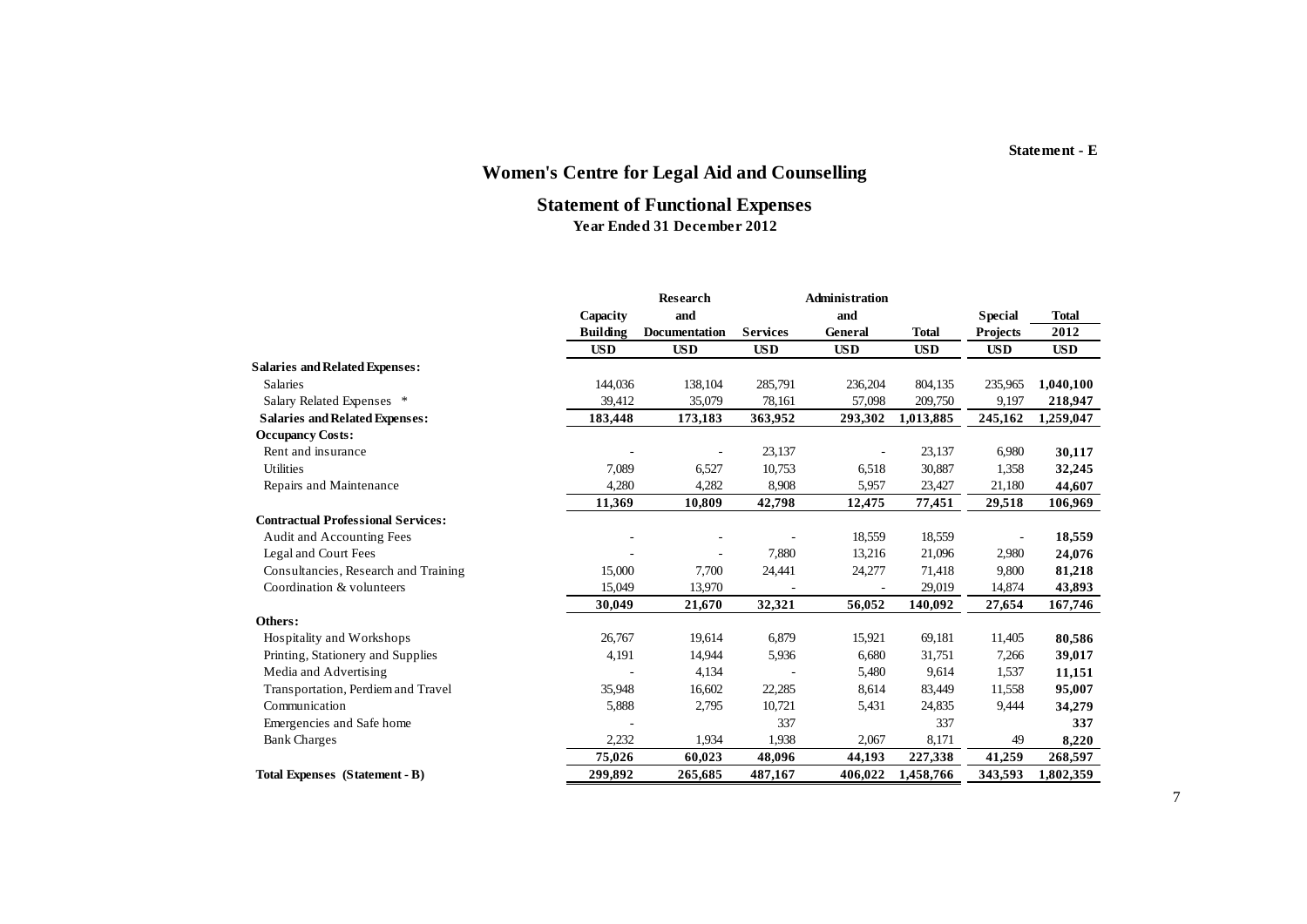# **Statement of Functional Expenses**

**Year Ended 31 December 2011**

|                                           |                 | Research      |                 | <b>Administration</b> |              |                 |            |
|-------------------------------------------|-----------------|---------------|-----------------|-----------------------|--------------|-----------------|------------|
|                                           | Capacity        | and           |                 | and                   |              | <b>Special</b>  | Total      |
|                                           | <b>Building</b> | Documentation | <b>Services</b> | General               | <b>Total</b> | <b>Projects</b> | 2011       |
|                                           | <b>USD</b>      | <b>USD</b>    | <b>USD</b>      | <b>USD</b>            | <b>USD</b>   | <b>USD</b>      | <b>USD</b> |
| <b>Salaries and Related Expenses:</b>     |                 |               |                 |                       |              |                 |            |
| <b>Salaries</b>                           | 75,908          | 180,890       | 304,210         | 261,878               | 822,886      | 249,844         | 1,072,730  |
| Salary Related Expenses *                 | 21,019          | 55,889        | 76,156          | 68,721                | 221,785      | 5,823           | 227,608    |
| <b>Salaries and Related Expenses:</b>     | 96,927          | 236,779       | 380,366         | 330,599               | 1,044,671    | 255,667         | 1,300,338  |
| <b>Occupancy Costs:</b>                   |                 |               |                 |                       |              |                 |            |
| Rent and insurance                        |                 |               | 27,124          |                       | 27,124       |                 | 27,124     |
| <b>Utilities</b>                          | 4,365           | 4,554         | 8,093           | 4,482                 | 21,494       | 4,383           | 25,877     |
| Repairs and Maintenance                   | 3,642           | 3,253         | 13,343          | 3,255                 | 23,493       | 2,443           | 25,936     |
|                                           | 8,007           | 7,807         | 48,560          | 7,737                 | 72,111       | 6,826           | 78,937     |
| <b>Contractual Professional Services:</b> |                 |               |                 |                       |              |                 |            |
| Audit and Accounting Fees                 |                 |               |                 | 18,503                | 18,503       | 5,201           | 23,704     |
| Legal and Court Fees                      |                 |               | 7,494           | 13,932                | 21,426       |                 | 21,426     |
| Consultancies, Research and Training      | 900             |               | 3,155           | 9,218                 | 13,273       | 112,319         | 125,592    |
| Coordination & volunteers                 | 9,321           | 20,402        | 21,211          |                       | 50,934       | 26,840          | 77,774     |
|                                           | 10,221          | 20,402        | 31,860          | 41,653                | 104,136      | 144,360         | 248,496    |
| Others:                                   |                 |               |                 |                       |              |                 |            |
| Hospitality and Workshops                 | 5,583           | 15,738        | 15,813          | 5,424                 | 42,558       | 45,325          | 87,883     |
| Printing, Stationery and Supplies         | 11,022          | 19,138        | 7,994           | 3,667                 | 41,821       | 17,328          | 59,149     |
| Media and Advertising                     | 251             | 16,710        |                 | 4,149                 | 21,110       | 21,369          | 42,479     |
| Transportation, Perdiem and Travel        | 21,054          | 18,015        | 32,423          | 7,208                 | 78,700       | 30,679          | 109,379    |
| Communication                             | 5,356           | 3,501         | 16,363          | 4,417                 | 29,637       | 3,022           | 32,659     |
| Emergencies and Safe home                 |                 |               | 404             |                       | 404          |                 | 404        |
| Vehicle Cost                              |                 |               |                 |                       |              | 16,450          | 16,450     |
| Expedniture of local partners             |                 |               |                 |                       |              | 95,257          | 95,257     |
| <b>Bank Charges</b>                       | 2,566           | 2,429         | 2,265           | 2,417                 | 9,677        | 120             | 9,797      |
|                                           | 45,832          | 75,531        | 75,262          | 27,282                | 223,907      | 229,550         | 453,457    |
| Total Expenses (Statement - B)            | 160,987         | 340,519       | 536,048         | 407,271               | 1,444,825    | 636,403         | 2,081,228  |

**\* Salaries Related Expenses includes staff provident fund, severance pay, health insurance and staff development**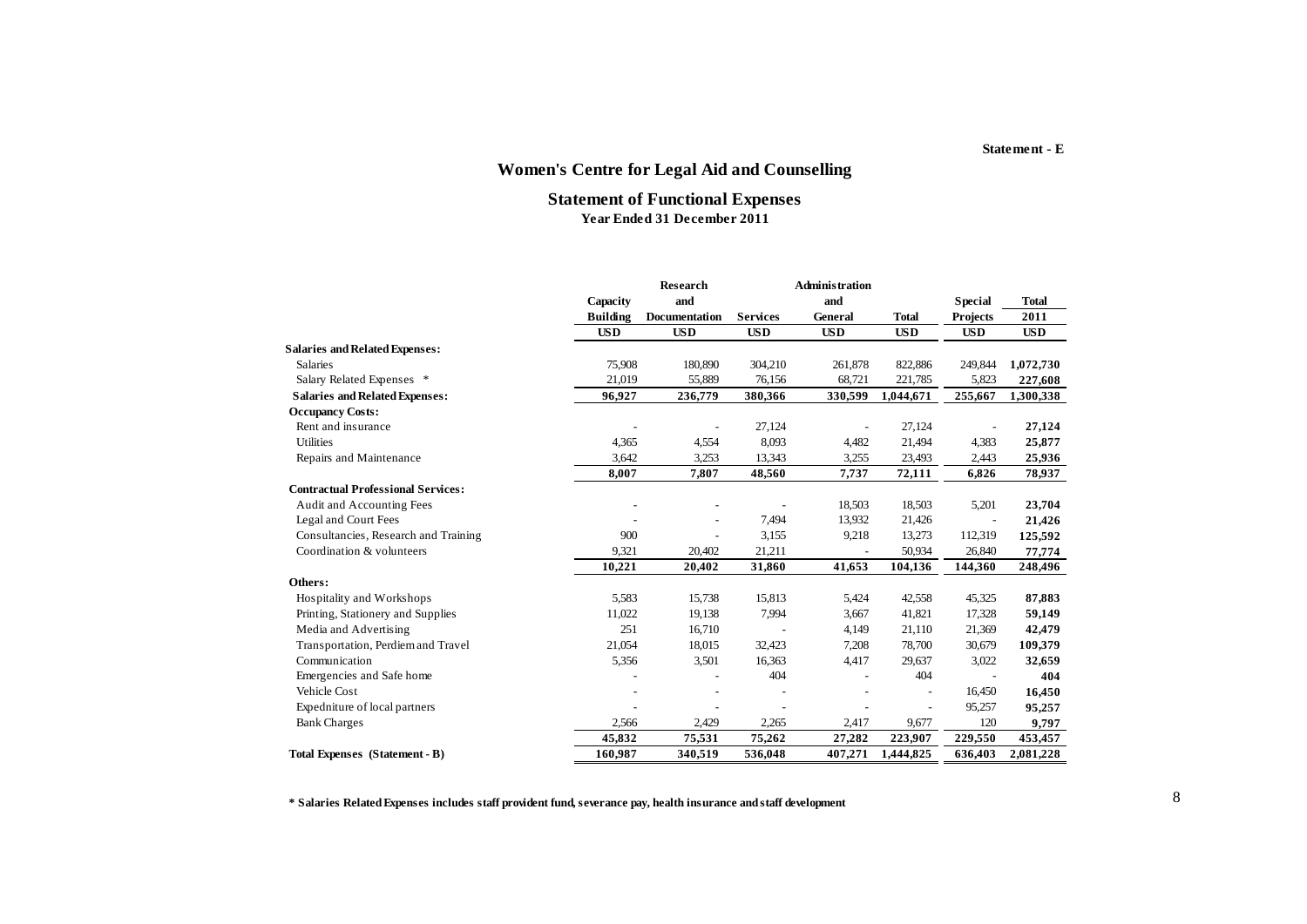#### **Notes to Financial Statements**

#### **31 December 2012**

#### **1. Organization:**

Women's Centre for Legal Aid and Counselling (WCLAC) which was established in 1991, is a not for profit local Palestinian organization dedicated to the service of women in areas of law, legal education and advice and personal counselling. It carries out its educational programmes, apprising women of their rights and status under law and provides potential remedies for various forms of abuse and discrimination in cooperation with other local institutions. The Centre may assist women in obtaining appropriate legal and medical services in extreme hardship cases. In addition to its educational and service activities, the Centre carries out legal research, procedures and brochures on the subject of women's rights and law. The Centre is registered with all concerned authorities of the Palestinian National Authority.

#### **2. Summary of Significant Accounting Policies:**

#### **2.1 Preparation of Financial Statements:**

In the current year, WCLAC management considered all new and revised Standards and Interpretations issued by the International Accounting Standards Board (IASB) and the International Financial Reporting Interpretations Committee (IFRIC) of IASB, relevant to its activities, that were issued and effective for annual reporting periods ending on 31 December 2012. The application of the new standards and interpretations has no effect on the financial position or the results of operations of the WCLAC.

The financial statements have been prepared on the accrual basis of accounting and in conformity with International Financial Reporting Standards and the United States of America Statements on Financial Accounting Standards No. 116 and 117 applicable to not for profit organizations.

The net assets of WCLAC and changes therein are classified and reported in accordance with United States of America Statements on Financial Accounting Standards No. 116 and 117. "Financial Statements of Not-for-profit Organizations", which establish standards for external financial reporting by not-for-profit organizations.

Under the provision of these standards, net assets and revenues, expenses, gains and losses are classified based on the existence or absence of donor-imposed restrictions. In order to ensure observance of limitations and restrictions placed on the use of the available resources, the accounts are maintained in accordance with the principles of fund accounting. Accordingly, net assets of WCLAC and changes therein are classified and reported as follows: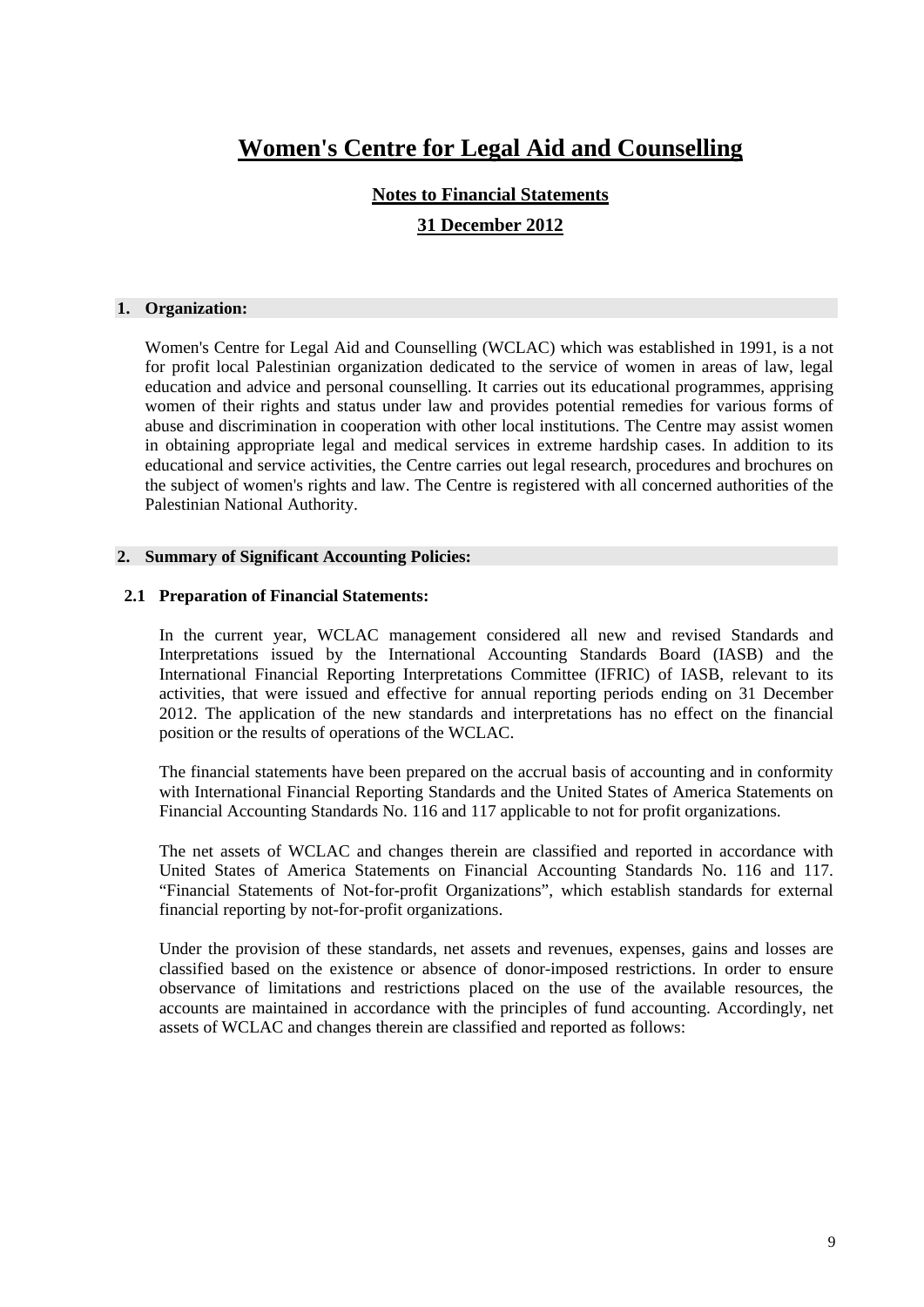#### **2. Summary of Significant Accounting Policies: (continued)**

- **Unrestricted net assets** Net assets whose use by WCLAC is not subject to donor-imposed restrictions.
- **Temporary restricted net assets** Net assets whose use by the Centre is limited by donorimposed stipulations that either expire by passage of time or can be fulfilled and released by actions of WCLAC pursuant to those donor-imposed stipulations.
- **Revenues** are reported as increases in unrestricted net assets unless their use is limited by donor-imposed restrictions. When a donor restriction expires, that is, when a stipulated time restriction ends or purpose restriction is accomplished, temporarily restricted net assets are classified as unrestricted net assets and reported as net assets released from restrictions.

#### **2.2 Contributions:**

Contributions are recognized as revenues when received. Pledges receivable represents expenses incurred prior to 31 December and reimbursed by donors subsequently. Deferred grants are those grants received for implementation of activities in the forthcoming years.

#### **2.3 Foreign Currency Transactions:**

The books of accounts are maintained in U.S. Dollar. Transactions which are denominated in other currencies are converted into U.S. Dollar as follows:

- Transactions which are expressed or denominated in other currencies are converted into U.S. Dollar equivalent using the exchange rate prevailing on the date of the transaction.
- Assets and liabilities which are denominated or expressed in other currencies are presented at their USD equivalent using the exchange rate prevailing on December 31, 2012 of NIS 3.73 and of Euro 1.318.
- All other assets and liabilities are presented in their USD equivalent at their historical values.
- Exchange differences arising from the translation of local currency balances is charged to the statement of activities.

#### **2.4 Property, Plant and Equipment:**

Property, plant and equipment are stated at cost net of accumulated depreciation. Depreciation is computed on a straight-line basis over the estimated useful lives of the respective assets. The yearly depreciation rates are ranging from 7% to 20%.

When the expected recoverable amount is less than the net book value, the property, plant and equipment amount is reduced to the lower of cost or net realizable value and the difference (if any) is included in the statement of activities.

The useful lives of property, plant and equipment are reviewed at the end of each year. In case the expected useful life is different from what was determined before, the change in estimate is recorded in the following years, being as a change in estimate.

Property, plant and equipment are disposed off when there is no expected future benefit from the use of that asset.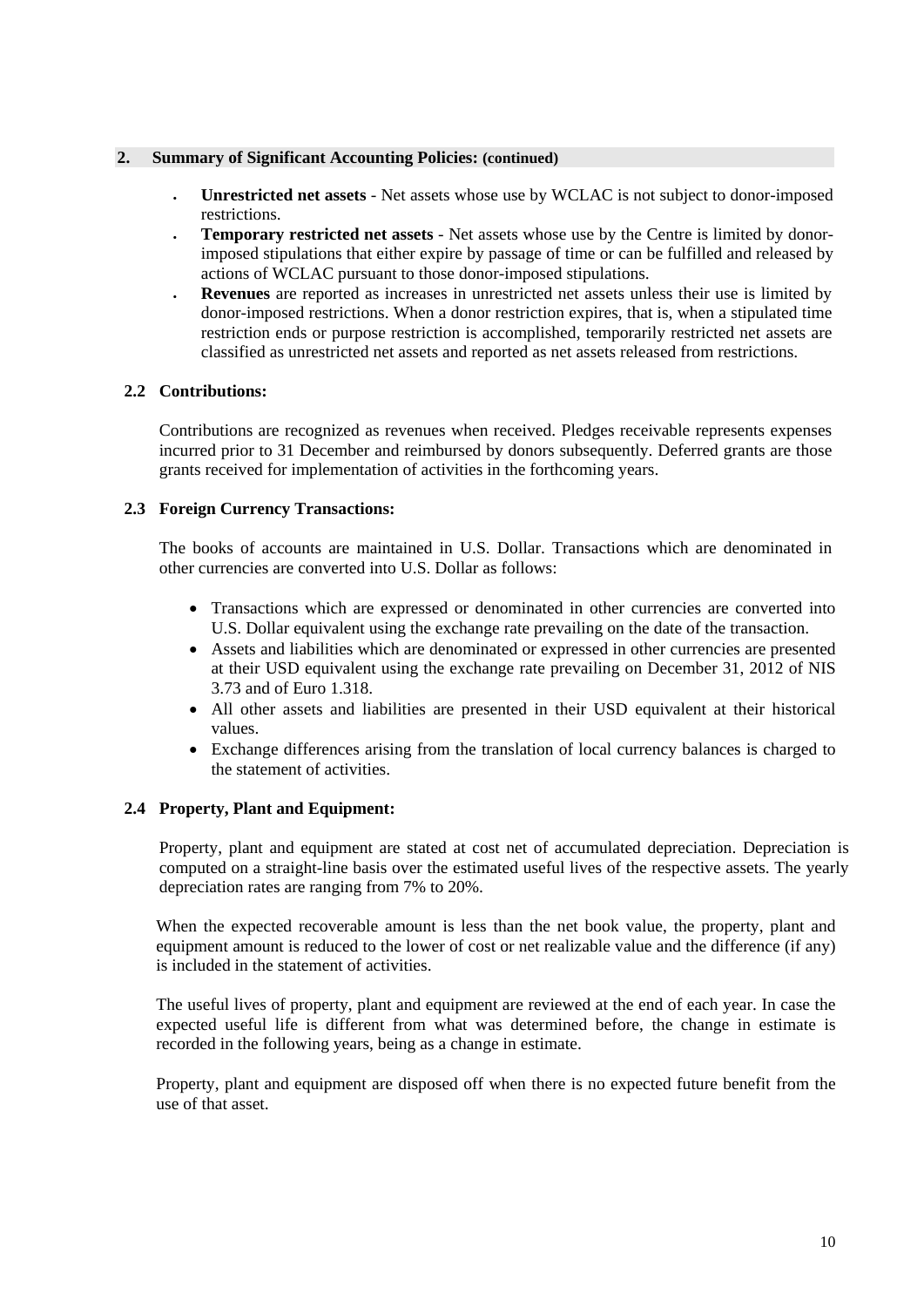#### **2. Summary of Significant Accounting Policies: (continued)**

#### **2.5 Severance Pay:**

The Centre provides for severance pay by accruing for one month compensation for each year of service based on the last salary paid during the year.

#### **2.6 Provident Fund:**

The Centre has a defined provident fund plan, which covers all salaries employees. The contribution of the Centre and the employees is equal to 5% of their basic salaries.

- **2.7 Estimates and assumptions**: The financial statements include certain estimates and assumptions made by management relating to reporting of assets, liabilities, at the statement of financial position date, and the reporting of revenue, expenses, gains, and losses during the year. Actual results may differ from those estimates adopted by the Centre's management. Estimates used in the preparation of the financial statements are the useful lives of property, plant and equipment and all other provisions.
- **2.8 Functional Expenses** -The Centre allocates its expenses on a functional basis among its various programmes and general administration. Expenses that can be identified with a specific program or administration are charged directly. Other expenses that are common to several functions are allocated between functions based on the best estimates and judgment of management.

| <b>Composition:</b>                                   |            |            |
|-------------------------------------------------------|------------|------------|
|                                                       | 2012       | 2011       |
|                                                       | <b>USD</b> | <b>USD</b> |
| Cash on Hand                                          | 1,464      | 8,548      |
| Deposits with Banks (overdrawn) in Israeli Shekel     | 9,858      | (23,759)   |
| Deposits with Banks in US Dollar                      | 278,206    | 339,009    |
| Deposits with Banks in EURO                           | 321,660    | 8,410      |
|                                                       | 611,188    | 332,208    |
| Deposits with Banks in US Dollar restricted for Staff |            |            |
| <b>Benefits</b>                                       | 1,022,397  | 848,812    |
|                                                       |            |            |
| 4.<br><b>Pledges Receivable:</b>                      |            |            |
| <b>Composition:</b>                                   |            |            |
|                                                       | 2012       | 2011       |
|                                                       | <b>USD</b> | <b>USD</b> |
| <b>UNDP</b>                                           | 48,861     |            |
| NGO Development Center (NDC)                          | 29,000     |            |
| Shashat                                               | 7,355      |            |
| <b>Broken Families - UNDP</b>                         | 7,117      |            |
| Novib – Sida                                          | 15,470     |            |
| Ministry of Foreign Affairs of Iceland (ICELAND)      |            | 43,000     |
| <b>Drosos</b>                                         | 1,176      | 46,529     |
| EU-DCI-GENRE/2008/159-764, net of overhead            |            | 83,733     |
| <b>SOROS-IHL</b>                                      |            | 33,022     |
| <b>DCAF</b>                                           |            | 2,760      |
| <b>Total</b>                                          | 108,979    | 209,044    |

#### **3. Cash on Hand and at Banks:**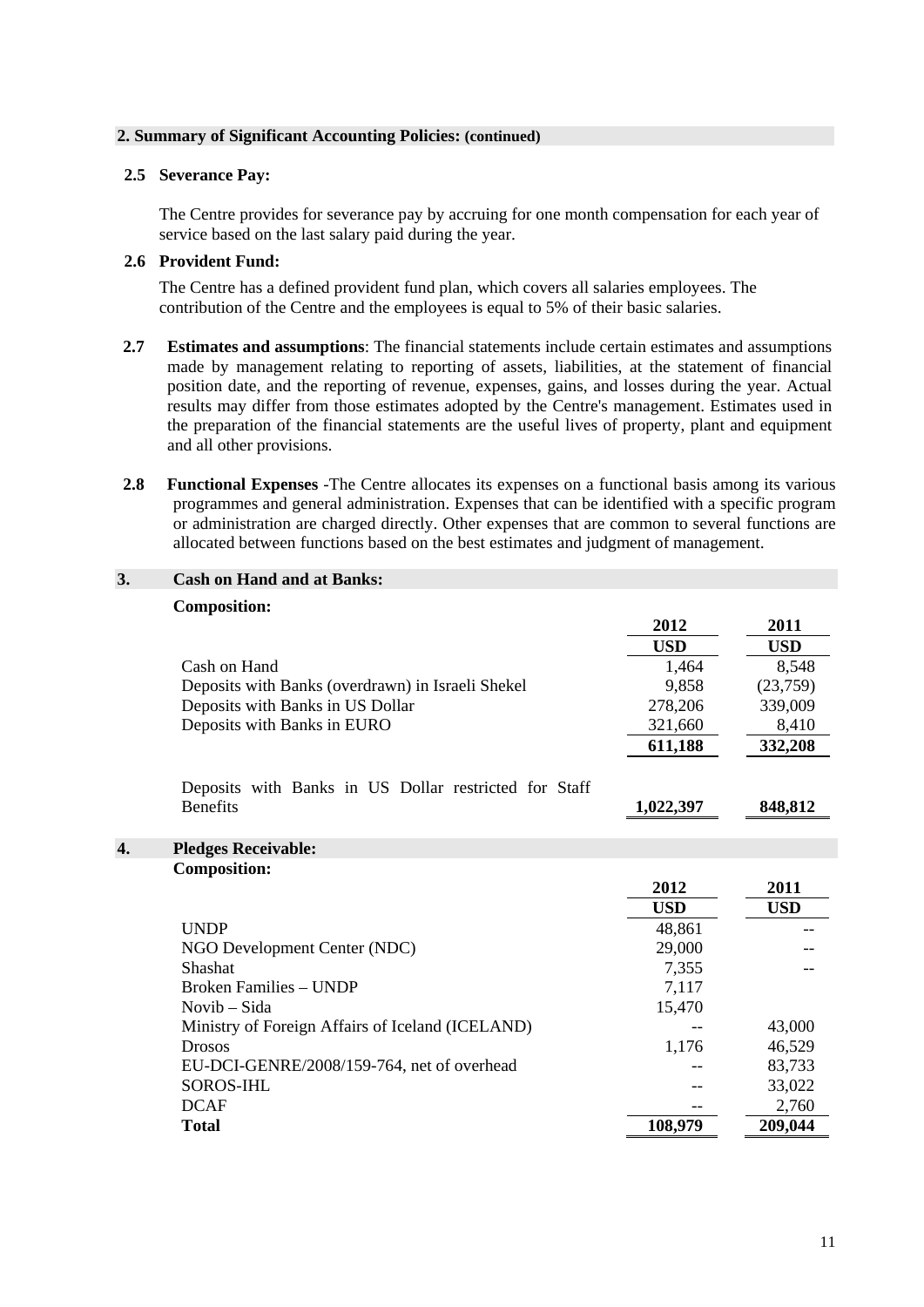# **5. Accounts Receivables:**

| <b>Composition:</b>   | 2012   | 2011   |
|-----------------------|--------|--------|
|                       | USD    | USD    |
| Advances to Employees | 15,670 | 54,141 |
| Others                | 5,961  | 21,747 |
|                       | 21,631 | 75,888 |

## **6. Property, Plant and Equipment–net of Accumulated Depreciation:**

### **Composition:**

|                                   | 2012             |                  |                  |               |  |  |
|-----------------------------------|------------------|------------------|------------------|---------------|--|--|
|                                   | <b>Beginning</b> | <b>Additions</b> | <b>Disposals</b> | <b>Ending</b> |  |  |
|                                   | USD              | USD              | USD              | <b>USD</b>    |  |  |
| <b>Fixed Assets:</b>              |                  |                  |                  |               |  |  |
| Building and Building Improvement | 614,730          |                  |                  | 614,730       |  |  |
| MIS - Computer System             | 49,250           |                  |                  | 49,250        |  |  |
| <b>Office Furniture</b>           | 100,195          | 7,562            |                  | 107,757       |  |  |
| Office Equipment                  | 302,630          | 13,356           |                  | 315,986       |  |  |
| Vehicles                          | 28,627           |                  | (28,627)         |               |  |  |
|                                   | 1,095,432        | 20,918           | (28, 627)        | 1,087,723     |  |  |
| <b>Accumulated Depreciation</b>   | 386,434          | (46,109)         | 16,815           | (415, 728)    |  |  |
| <b>Net</b>                        | 708.998          |                  |                  | <u>71.995</u> |  |  |

#### **Composition:**

|                                   | 2011             |                  |                  |                |  |  |
|-----------------------------------|------------------|------------------|------------------|----------------|--|--|
|                                   | <b>Beginning</b> | <b>Additions</b> | <b>Disposals</b> | <b>Ending</b>  |  |  |
|                                   | USD              | USD              | USD              | <b>USD</b>     |  |  |
| <b>Fixed Assets:</b>              |                  |                  |                  |                |  |  |
| Building and Building Improvement | 614,730          |                  |                  | 614,730        |  |  |
| MIS - Computer System             | 49,250           |                  |                  | 49,250         |  |  |
| <b>Office Furniture</b>           | 97,490           | 2,705            |                  | 100,195        |  |  |
| Office Equipment                  | 286,745          | 15,885           |                  | 302,630        |  |  |
| Vehicles                          | 28,627           |                  |                  | 28,627         |  |  |
|                                   | 1,076,842        | 18,590           |                  | 1,095,432      |  |  |
| <b>Accumulated Depreciation</b>   | (330,757)        | (55, 677)        |                  | (386, 434)     |  |  |
| <b>Net</b>                        | <u>746,085</u>   |                  |                  | <u>708,998</u> |  |  |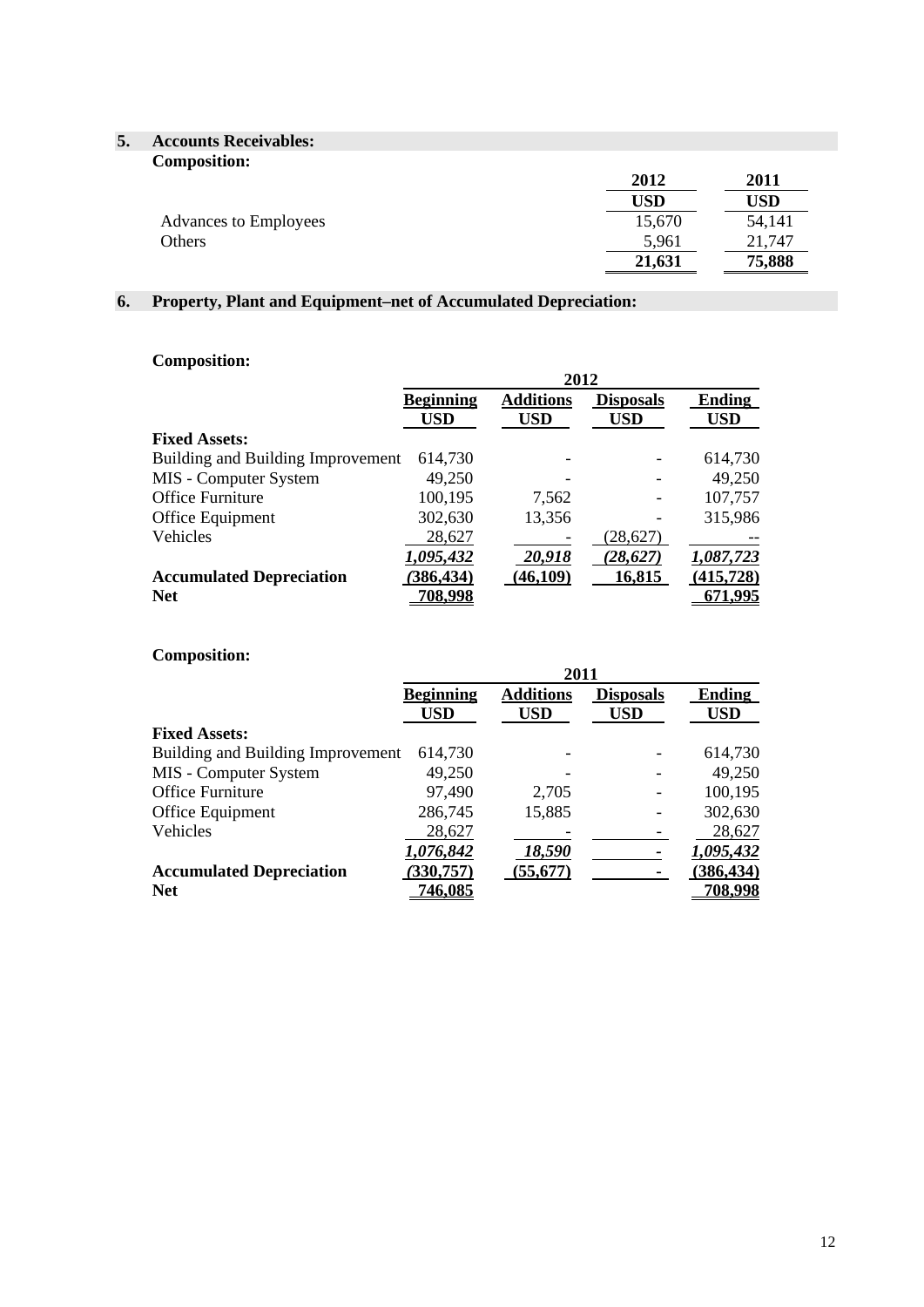#### **7. Payables and Accruals:**

| <b>Composition:</b>           |            |            |
|-------------------------------|------------|------------|
|                               | 2012       | 2011       |
|                               | <b>USD</b> | <b>USD</b> |
| Professional Fees             | 22,374     | 19,315     |
| Payables and Accrued Expenses | 155,692    | 212,319    |
|                               | 178,066    | 231,634    |
|                               |            |            |

#### **8. Deferred Grants:**

The balance of this account consists of grants received during the year and are designated for the budget of the next year. Composition of this account is as follows:

|             | 2012       | 2011    |
|-------------|------------|---------|
|             | <b>USD</b> | USD     |
| Oxfam Novib | 129,730    | 96,472  |
| <b>EED</b>  | 65,500     | 46,620  |
|             | 195,230    | 143,092 |

#### **9. Loan Payable:**

In 2006, the Centre obtained a long term bank loan in the amount of U.S Dollar 265,000 to finance the cost of the building of the centre. The loan is being collateralized by the building and by a deposit in the amount of USD 100,000 (Part of the Centre's deposit earmarked for staff benefits). The loan bears interest at 8.46 % per annum and the loan repayments extends for 9 years starting 1 October 2006. Total amount of loan and associated interest for the nine years is USD 382,070 (principle USD 265,000 and interest USD 117,070)

The yearly repayments of the loan principle and interest were set to be USD 42,446.

Activities in the loan payable during the year 2012 is as follows:

|                                                | <b>Principle</b> |
|------------------------------------------------|------------------|
| Balance at beginning of the year               | 135.717          |
| Settlement during the year, excluding interest | (32,014)         |
| <b>Balance at end of year</b>                  | 103,703          |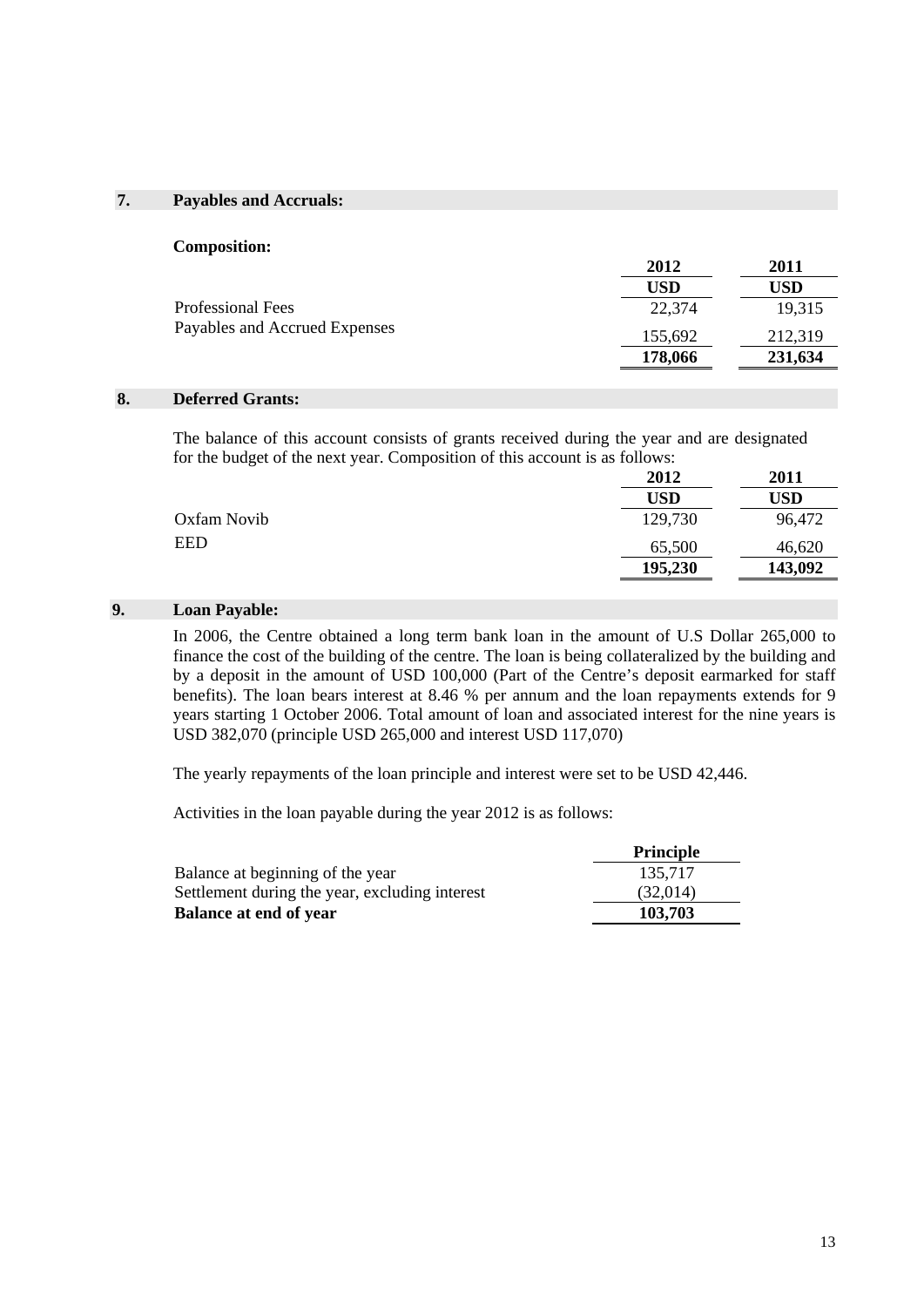### **10. Reserve for Staff Benefits:**

### **Composition:**

|                                                                    | <b>Severance</b><br>Pay | <b>Provident</b><br>Fund | <b>Vacation</b><br><b>Allowance</b> |
|--------------------------------------------------------------------|-------------------------|--------------------------|-------------------------------------|
|                                                                    | <b>USD</b>              | <b>USD</b>               | <b>USD</b>                          |
| <b>Balance at Beginning of Year</b>                                | 585,575                 | 344,896                  | --                                  |
| Payments                                                           | (36, 562)               | (14, 168)                |                                     |
| Provision for the Year                                             | 84,501                  | 64,524                   | 33,371                              |
| <b>Balance at End of Year</b><br>Advances on Severance Pay / Staff | 633,514                 | 395,252                  | 33,371                              |
| Loans as of 31 December 2012                                       | (64, 690)               |                          |                                     |
|                                                                    | 568,824                 | 395,252                  | 33,371                              |

### **11. Other Revenues:**

### **Composition:**

|                                      | 2012       | 2011       |
|--------------------------------------|------------|------------|
|                                      | <b>USD</b> | <b>USD</b> |
| <b>Bank Interest</b>                 | 3,414      | 1,403      |
| Coordination and Training Fees       | 22,139     | 33,495     |
| Donations for expenses               | 8,078      |            |
| Sales of fixed assets                | 1,393      |            |
| Donations from EED project #20050005 |            | 13,955     |
| <b>Local Partner Contribution</b>    |            | 16,115     |
| Local and private donations          | 12,818     | 12,390     |
|                                      | 47,842     | 77,358     |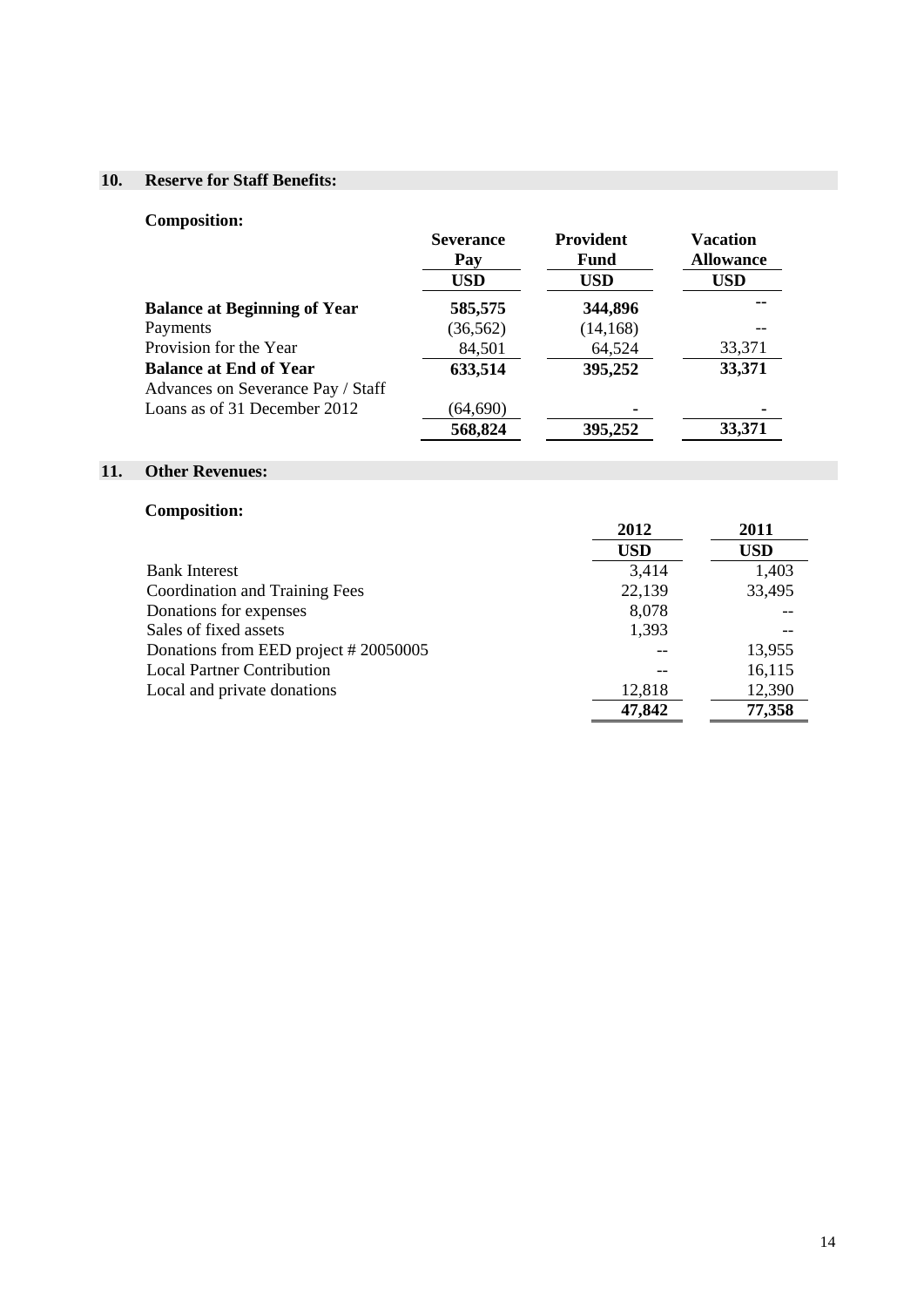#### **12. Financial instruments, fair values and risks management:**

#### **Fair Values of Financial Assets and Liabilities:**

The carrying book values of financial assets and liabilities are not materially different from their fair values at the date of the statement of financial position.

#### **Operational Risk**

The costs of the programs, administrative expenses as well as property, plant and equipment procurements are significantly financed by donors through donations. The management believes that the funding level in the year 2013 will be sufficient to significantly finance its disbursements and will be consistent with the funding level in the prior years. Furthermore, the management believes that the political and economical conditions prevailing in the area will not materially affect its operations.

#### **Credit Risk:**

WCLAC credit risk is primarily attributable to its liquid funds and receivables. The credit risk on liquid funds is limited because they are placed with reputable financial institutions.

#### **Interest Rate Risk**

WCLAC interest rate risk arises from the possibility that changes in market interest rates may affect the value of its interest bearing assets. The management of WCLAC usually monitors the fluctuation in interest rates in every individual currency in order to maximize the benefits from placements.

#### **Currency Risk:**

Currency risk arises from the possibility that changes in the exchange rates may affect negatively the value of the financial assets and liabilities in case WCLAC does not hedge its currency exposure by means of hedging instruments. The management usually distributes its liquid assets over its functional currencies to minimize any possible loss from currency rates fluctuation.

#### **13. Comparative Figures:**

Certain comparative figures were reclassified to conform to the current year presentation.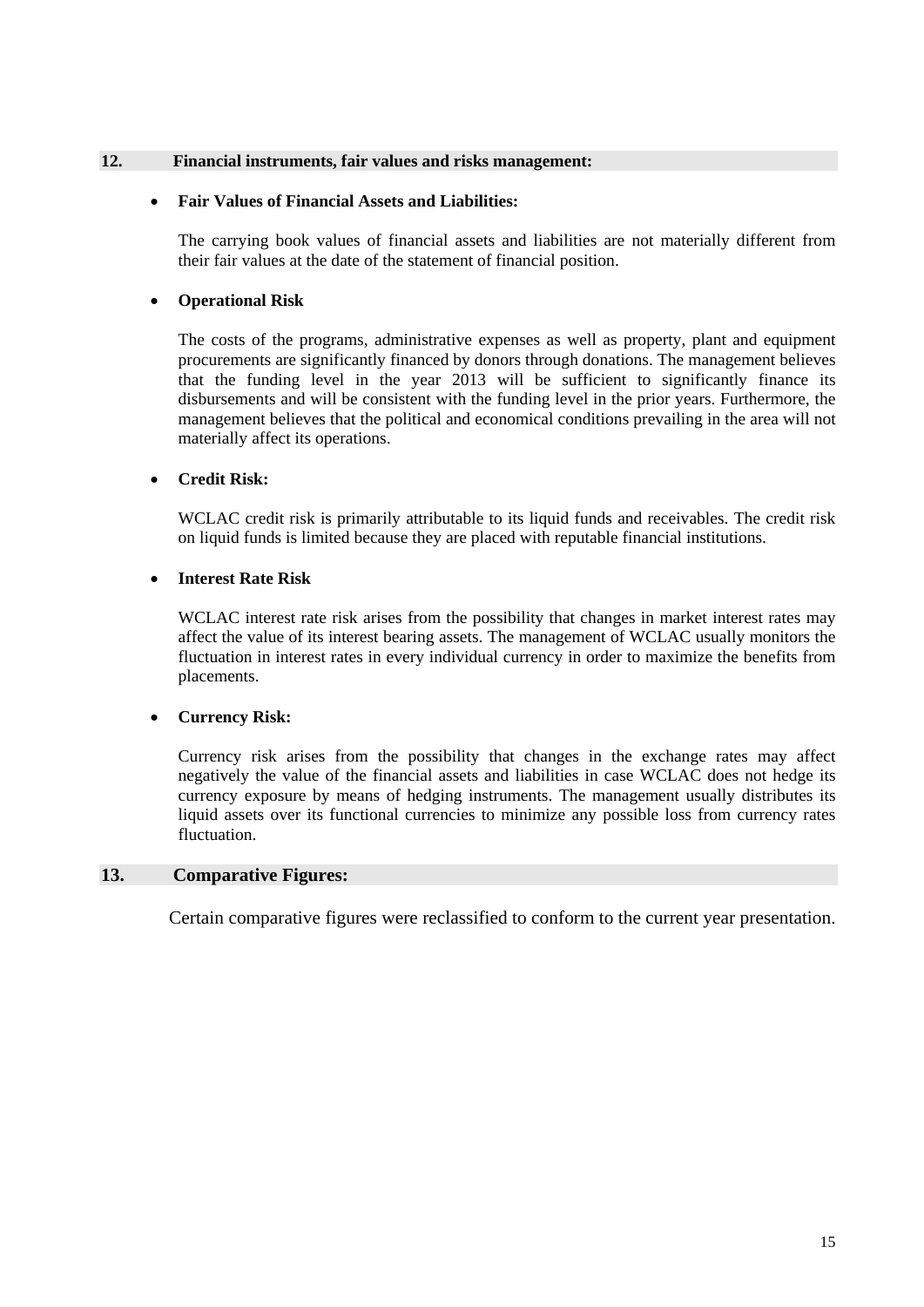#### **14. Releases from temporary restricted assets by funding source for the year ended 31 December 2012 is as follows:**

|                                                      |                          | <b>Grants</b> |               |                          |                 |
|------------------------------------------------------|--------------------------|---------------|---------------|--------------------------|-----------------|
|                                                      | <b>Unexpended</b>        | Received      |               | <b>Unexpended</b>        | <b>Disposed</b> |
|                                                      | Grants as of & Pledged   |               | Available     | Grants as of             | <b>Grants</b>   |
|                                                      | 31-Dec-11                | 2012          | <b>Grants</b> | 31-Dec-12                | in 2012         |
|                                                      | <b>USD</b>               | <b>USD</b>    | <b>USD</b>    | <b>USD</b>               | <b>USD</b>      |
| <b>Core Grants:</b>                                  |                          |               |               |                          |                 |
| Broederlijk                                          | $\overline{\phantom{a}}$ | 38,700        | 38,700        | $\sim$                   | 38,700          |
| The Norwegian Representative Office (NRO)            | $\overline{\phantom{a}}$ | 443,608       | 443,608       | 72,737                   | 370,871         |
| NGO Development Center (NDC)- Grant No. HRG.2.10.055 |                          | 319,000       | 319,000       |                          | 319,000         |
| <b>EED</b>                                           | $\overline{\phantom{a}}$ | 144,116       | 144,116       | $\overline{\phantom{a}}$ | 144,116         |
| UNDP, Net of Overhead                                | 38,422                   | 43,151        | 81,573        |                          | 81,573          |
| Oxfam NOVIB                                          | 15,901                   | 163,319       | 179,220       | $\sim$                   | 179,220         |
| Ministry of Foreign Affairs of Iceland (ICELAND)     | $\overline{a}$           | 50,000        | 50,000        |                          | 50,000          |
| Dan Church Aid                                       | $\overline{\phantom{a}}$ | 25,229        | 25.229        | $\overline{\phantom{a}}$ | 25,229          |
| Drosos, Net of Overhead                              | $\blacksquare$           | 125,740       | 125,740       | $\sim$                   | 125,740         |
| Caritas                                              |                          | 30,000        | 30,000        | $\overline{a}$           | 30,000          |
| The French Consulate                                 | 12,715                   |               | 12,715        |                          | 12,715          |
| Open Society Institute (OSMENA)                      |                          | 100,000       | 100,000       | $\blacksquare$           | 100,000         |
|                                                      | 67,038                   | 1,482,863     | 1,549,901     | 72,737                   | 1,477,164       |
| <b>Other Grants / Special Projects:</b>              |                          |               |               |                          |                 |
| Australian                                           | $\overline{\phantom{a}}$ | 20,000        | 20,000        | $\overline{\phantom{m}}$ | 20,000          |
| <b>COHRE</b>                                         | 2,497                    |               | 2,497         |                          | 2,497           |
| Drosos                                               | $\overline{\phantom{a}}$ | 100,106       | 100,106       |                          | 100,106         |
| Oxfam Novib (EU)                                     | $\blacksquare$           | 183,455       | 183,455       | 77,251                   | 106,204         |
| Shashat                                              | $\overline{\phantom{a}}$ | 6,344         | 6,344         |                          | 6,344           |
| Soros-IHL                                            | $\overline{\phantom{a}}$ | 18,922        | 18,922        | 6,719                    | 12,203          |
| <b>OSI-IHL</b>                                       |                          | 37,500        | 37,500        | 25,054                   | 12,446          |
| OSI-Broken Families, Net of Overhead                 | 26,724                   | 45,348        | 72,072        | 43,217                   | 28,855          |
| UNDP-Broken Families, Net of Overhead                | 4,627                    | 34,772        | 39,399        |                          | 39,399          |
| Novib - Sida                                         | $\overline{\phantom{a}}$ | 15,470        | 15,470        | $\sim$                   | 15,470          |
| <b>DCAF</b>                                          |                          | 2,589         | 2,589         |                          | 2,589           |
|                                                      | 33,848                   | 464,506       | 498,354       | 152,241                  | 346,113         |
| <b>Total Funded by Temporary Restricted</b>          | 100,886                  | 1,947,369     | 2,048,255     | 224,978                  | 1,823,277       |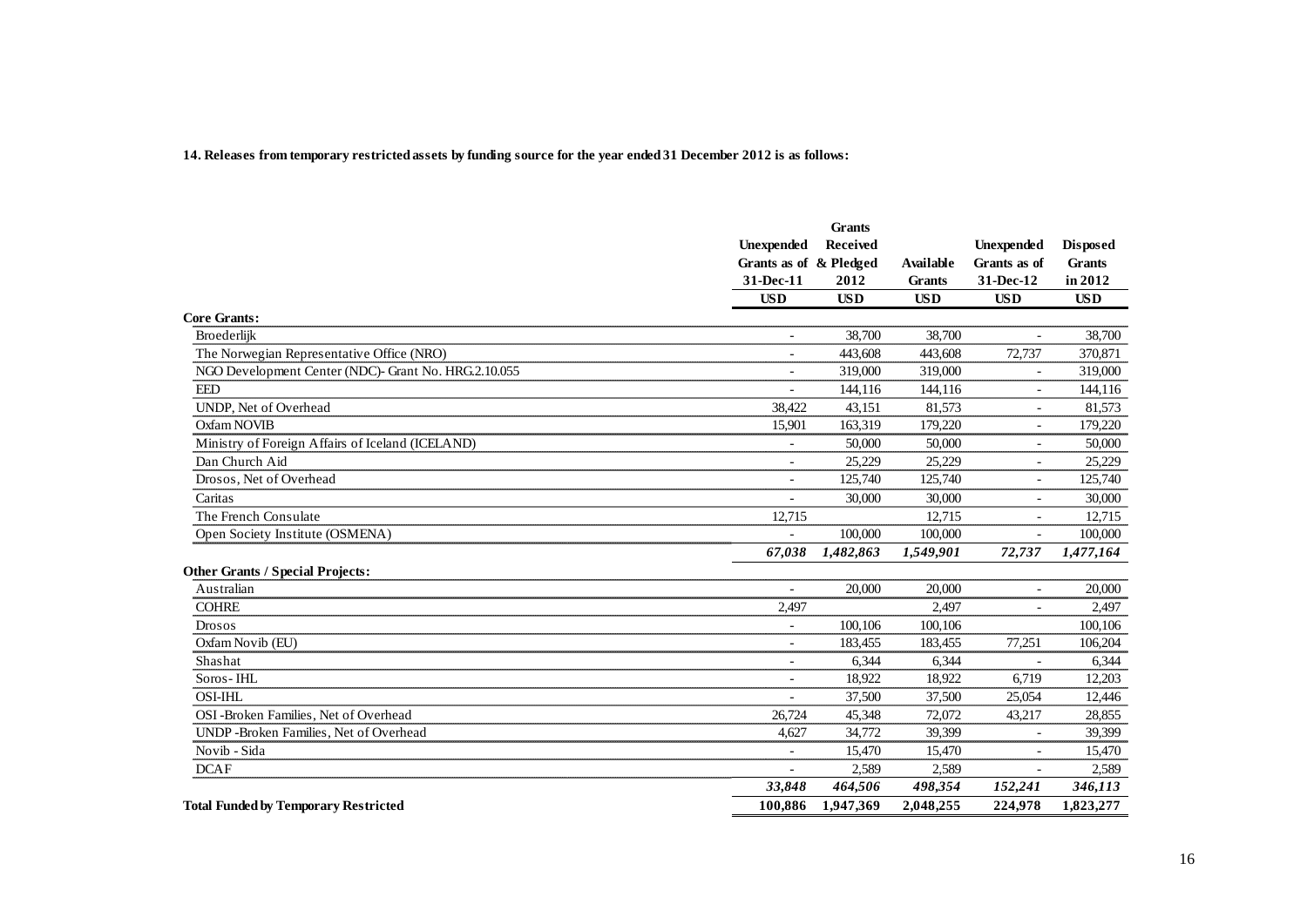### **Core Expenditures**

|                                           |               |               | (Over)                        |
|-------------------------------------------|---------------|---------------|-------------------------------|
|                                           | <b>Actual</b> | <b>Budget</b> | <b>Under</b><br><b>Budget</b> |
|                                           | <b>USD</b>    | <b>USD</b>    | <b>USD</b>                    |
|                                           |               |               |                               |
| <b>Salaries and Related Expenses:</b>     |               |               |                               |
| <b>Salaries</b>                           | 804,135       | 820,593       | 16,458                        |
| Salary Related Expenses                   | 209,750       | 185,444       | (24,306)                      |
|                                           | 1,013,885     | 1,006,037     | (7, 848)                      |
| <b>Occupancy Costs:</b>                   |               |               |                               |
| Rent and Insurance                        | 23,137        | 24,037        | 900                           |
| <b>Utilities</b>                          | 30,887        | 28,500        | (2,387)                       |
| Repairs and Maintenance                   | 23,427        | 26,000        | 2,573                         |
|                                           | 77,451        | 78,537        | 1,086                         |
| <b>Contractual Professional Services:</b> |               |               |                               |
| Audit and Accounting Fees                 | 18,559        | 18,500        | (59)                          |
| Legal and Court Fees                      | 21,096        | 20,393        | (703)                         |
| Consultancies, Research and Training      | 71,418        | 75,460        | 4,042                         |
| Coordination                              | 29,019        | 60,490        | 31,471                        |
|                                           | 140,092       | 174,843       | 34,751                        |
| Others:                                   |               |               |                               |
| Hospitality and Workshops                 | 69,181        | 88,377        | 19,196                        |
| Printing, Stationery and Supplies         | 31,751        | 32,452        | 701                           |
| Media and Advertising                     | 9,614         | 9,780         | 166                           |
| Transportation, Perdiem and Travel        | 83,449        | 83,737        | 288                           |
| Communication                             | 24,835        | 29,176        | 4,341                         |
| Emergencies and Safe home                 | 337           | 1,000         | 663                           |
| <b>Bank Charges</b>                       | 8,171         | 9,500         | 1,329                         |
|                                           | 227,338       | 254,022       | 26,684                        |
| Total expenditures                        | 1,458,766     | 1,513,439     | 54,673                        |
| Capital expenditures                      | 18,398        | 14,000        | (4,398)                       |
| <b>Total</b>                              | 1,477,164     | 1,527,439     | 50,275                        |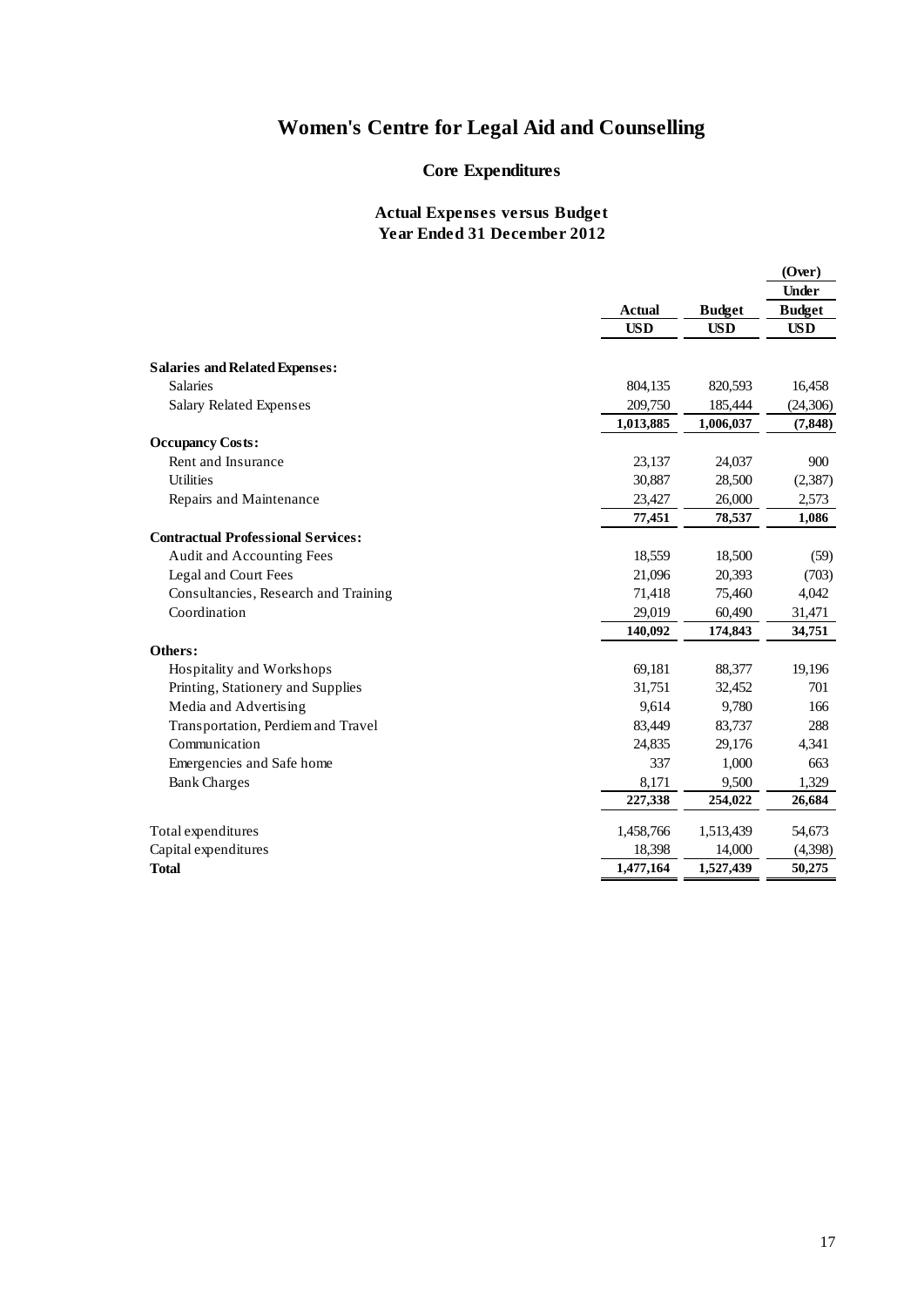## **Capacity Building Unit**

|                                           | <b>Actual</b><br><b>USD</b> | <b>Budget</b><br><b>USD</b> | (Over)<br><b>Under</b><br><b>Budget</b><br><b>USD</b> |
|-------------------------------------------|-----------------------------|-----------------------------|-------------------------------------------------------|
|                                           |                             |                             |                                                       |
| <b>Salaries and Related Expenses:</b>     |                             |                             |                                                       |
| <b>Salaries</b>                           | 144,036                     | 145,433                     | 1,397                                                 |
| <b>Salary Related Expenses</b>            | 39,412<br>183,448           | 32,046<br>177,479           | (7,366)                                               |
| <b>Occupancy Costs:</b>                   |                             |                             | (5,969)                                               |
| <b>Utilities</b>                          | 7,089                       | 6,300                       | (789)                                                 |
| Repairs and Maintenance                   | 4,280                       | 5,000                       | 720                                                   |
|                                           | 11,369                      | 11,300                      | (69)                                                  |
| <b>Contractual Professional Services:</b> |                             |                             |                                                       |
| Consultancies, Research and Training      | 15,000                      | 14,610                      | (390)                                                 |
| Coordination                              | 15,049                      | 22,500                      | 7,451                                                 |
|                                           | 30,049                      | 37,110                      | 7,061                                                 |
| Others:                                   |                             |                             |                                                       |
| Hospitality and Workshops                 | 26,767                      | 32,582                      | 5,815                                                 |
| Printing, Stationery and Supplies         | 4,191                       | 3,890                       | (301)                                                 |
| Transportation, Perdiem and Travel        | 35,948                      | 35,532                      | (416)                                                 |
| Communication                             | 5,888                       | 7,182                       | 1,294                                                 |
| <b>Bank Charges</b>                       | 2,232                       | 2,000                       | (232)                                                 |
|                                           | 75,026                      | 81,186                      | 6,160                                                 |
|                                           |                             |                             |                                                       |
| Total expenditures                        | 299,892                     | 307,075                     | 7,183                                                 |
| Capital expenditures                      | 3,968                       | 3,500                       | (468)                                                 |
| <b>Total</b>                              | 303,860                     | 310,575                     | 6,715                                                 |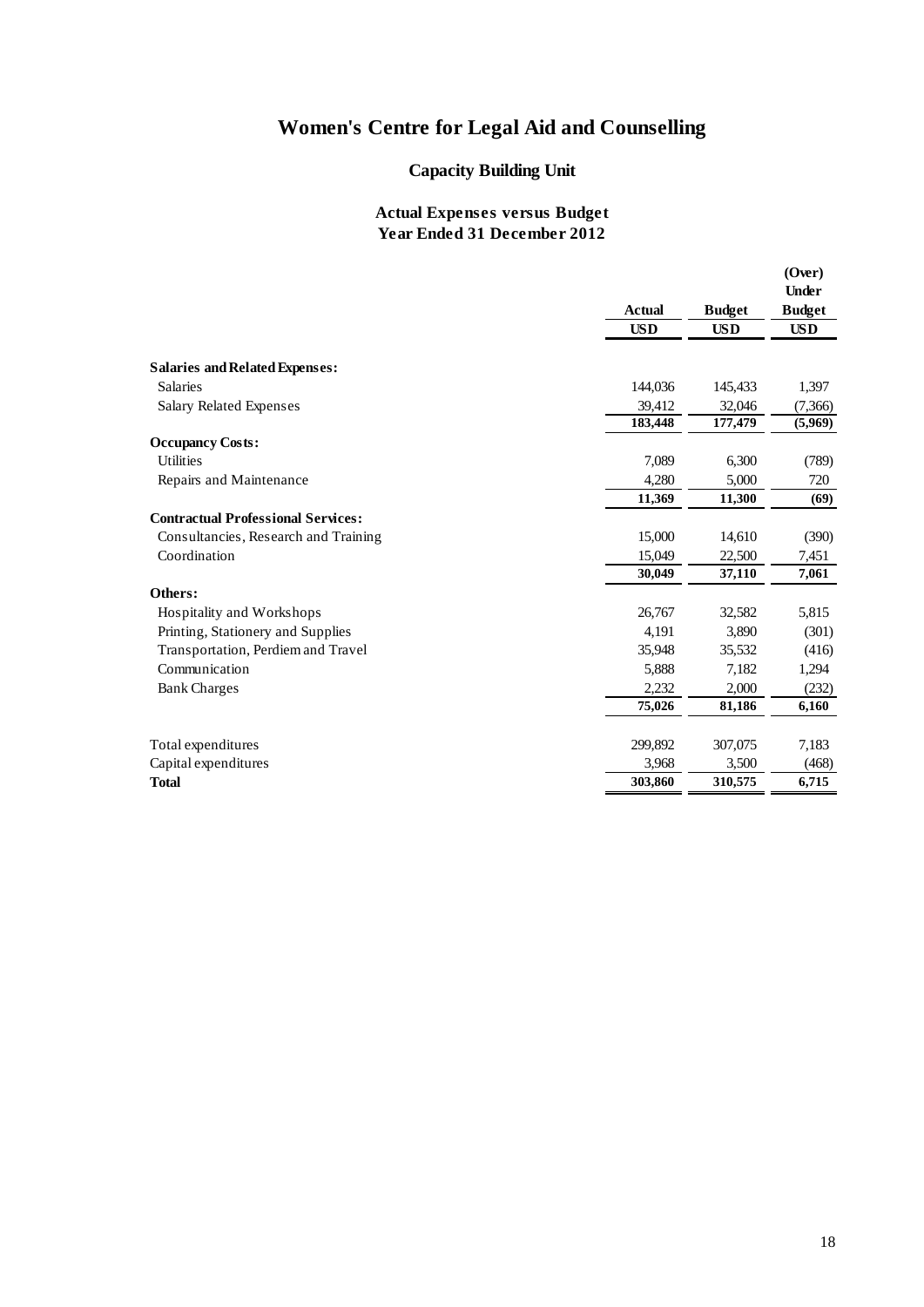#### **Research and Documentation Unit**

|                                           | <b>Actual</b> | <b>Budget</b> | (Over)<br><b>Under</b><br><b>Budget</b> |
|-------------------------------------------|---------------|---------------|-----------------------------------------|
|                                           | <b>USD</b>    | <b>USD</b>    | <b>USD</b>                              |
|                                           |               |               |                                         |
| <b>Salaries and Related Expenses:</b>     |               |               |                                         |
| <b>Salaries</b>                           | 138,104       | 151,785       | 13,681                                  |
| Salary Related Expenses                   | 35,079        | 28,037        | (7,042)                                 |
|                                           | 173,183       | 179,822       | 6,639                                   |
| <b>Occupancy Costs:</b>                   |               |               |                                         |
| <b>Utilities</b>                          | 6,527         | 6,300         | (227)                                   |
| Repairs and Maintenance                   | 4,282         | 5.000         | 718                                     |
|                                           | 10,809        | 11,300        | 491                                     |
| <b>Contractual Professional Services:</b> |               |               |                                         |
| Consultancies, Research and Training      | 7,700         | 7,200         | (500)                                   |
| Coordination                              | 13,970        | 16,390        | 2,420                                   |
|                                           | 21,670        | 23,590        | 1,920                                   |
| Others:                                   |               |               |                                         |
| Hospitality and Workshops                 | 19,614        | 20,030        | 416                                     |
| Printing, Stationery and Supplies         | 14,944        | 14,684        | (260)                                   |
| Media and Advertising                     | 4,134         | 1,980         | (2,154)                                 |
| Transportation, Perdiem and Travel        | 16,602        | 19,935        | 3,333                                   |
| Communication                             | 2,795         | 3,664         | 869                                     |
| <b>Bank Charges</b>                       | 1.934         | 2,000         | 66                                      |
|                                           | 60,023        | 62,293        | 2,270                                   |
|                                           |               |               |                                         |
| Total expenditures                        | 265,685       | 277,005       | 11,320                                  |
| Capital expenditures                      | 2,909         | 2,500         | (409)                                   |
| <b>Total</b>                              | 268,594       | 279,505       | 10,911                                  |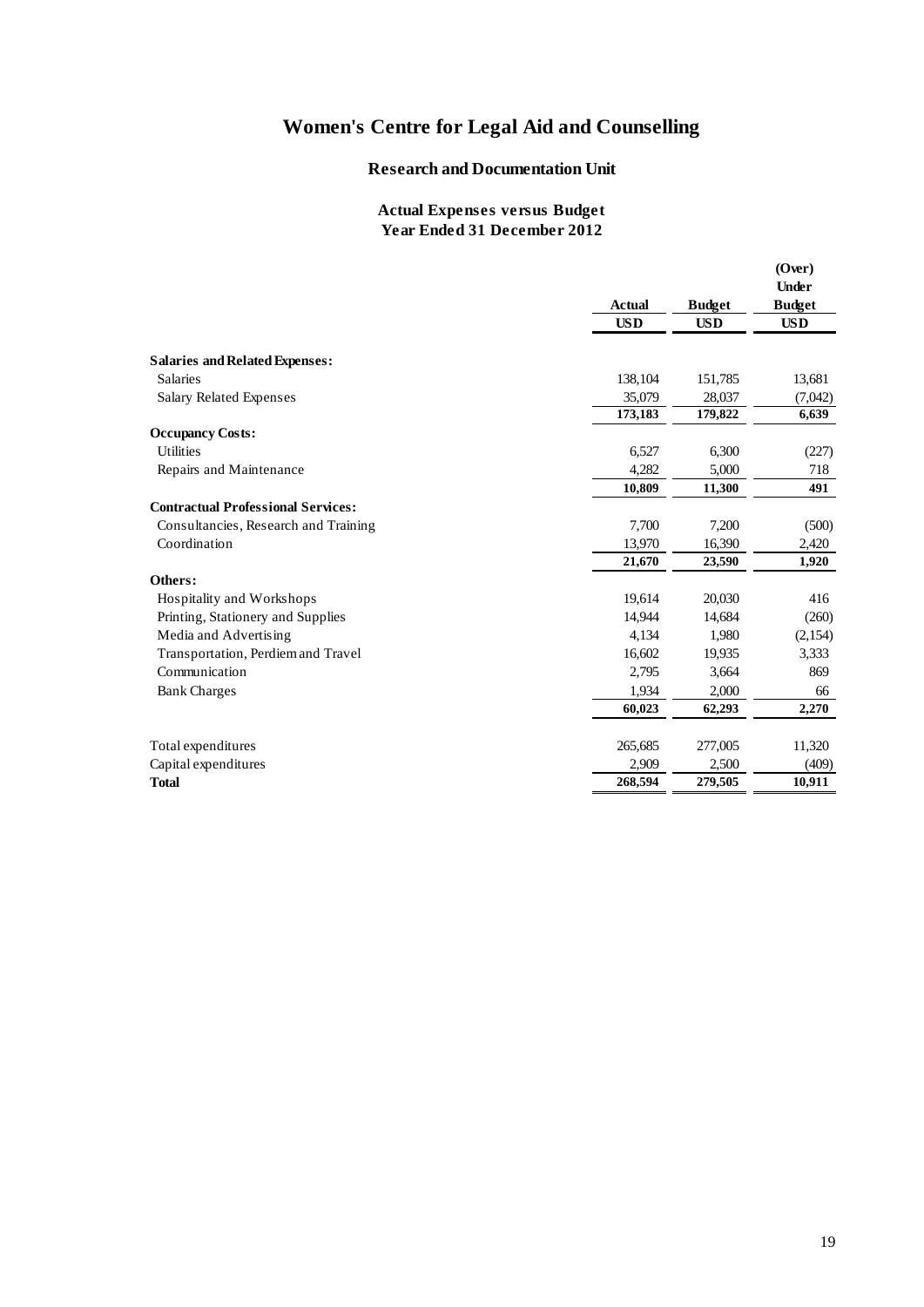#### **Service Unit**

|                                           |               |               | (Over)<br><b>Under</b> |  |
|-------------------------------------------|---------------|---------------|------------------------|--|
|                                           | <b>Actual</b> | <b>Budget</b> | <b>Budget</b>          |  |
|                                           | <b>USD</b>    | <b>USD</b>    | <b>USD</b>             |  |
| <b>Salaries and Related Expenses:</b>     |               |               |                        |  |
| <b>Salaries</b>                           | 285,791       | 306,237       | 20,446                 |  |
| <b>Salary Related Expenses</b>            | 78,161        | 74,843        | (3,318)                |  |
|                                           | 363,952       | 381,080       | 17,128                 |  |
| <b>Occupancy Costs:</b>                   |               |               |                        |  |
| Rent and Insurance                        | 23,137        | 24,037        | 900                    |  |
| <b>Utilities</b>                          | 10,753        | 9,600         | (1,153)                |  |
| Repairs and Maintenance                   | 8,908         | 10,000        | 1,092                  |  |
|                                           | 42,798        | 43,637        | 839                    |  |
| <b>Contractual Professional Services:</b> |               |               |                        |  |
| Legal and Court Fees                      | 7,880         | 7,000         | (880)                  |  |
| Consultancies, Research and Training      | 24,441        | 24,200        | (241)                  |  |
| Coordination                              |               | 21,600        | 21,600                 |  |
|                                           | 32,321        | 52,800        | 20,479                 |  |
| Others:                                   |               |               |                        |  |
| Hospitality and Workshops                 | 6,879         | 13,860        | 6,981                  |  |
| Printing, Stationery and Supplies         | 5,936         | 7,508         | 1,572                  |  |
| Transportation, Perdiem and Travel        | 22,285        | 20,425        | (1,860)                |  |
| Communication                             | 10,721        | 13,325        | 2,604                  |  |
| Emergencies and Safe home                 | 337           | 1,000         | 663                    |  |
| <b>Bank Charges</b>                       | 1,938         | 3,000         | 1,062                  |  |
|                                           | 48,096        | 59,118        | 11,022                 |  |
| Total expenditures                        | 487,167       | 536,635       | 49,468                 |  |
| Capital expenditures                      | 6,833         | 4,500         | (2, 333)               |  |
| <b>Total</b>                              | 494,000       | 541,135       | 47,135                 |  |
|                                           |               |               |                        |  |